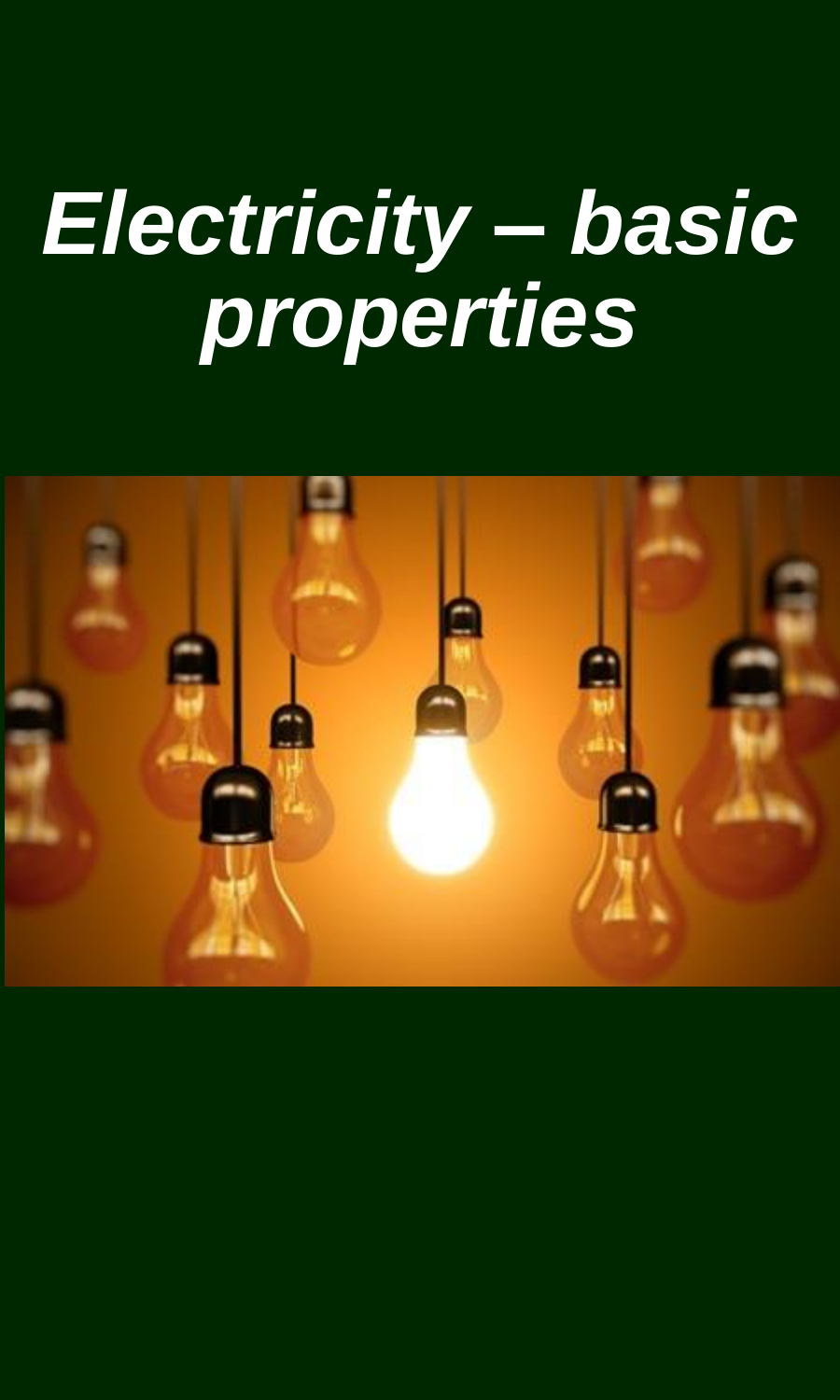### *Contents*

Free electrons Charge and Current  $I = nAve$ Ammeter Electric potential Voltmeter Ohm's Law IV Characteristics Resistance Resistivity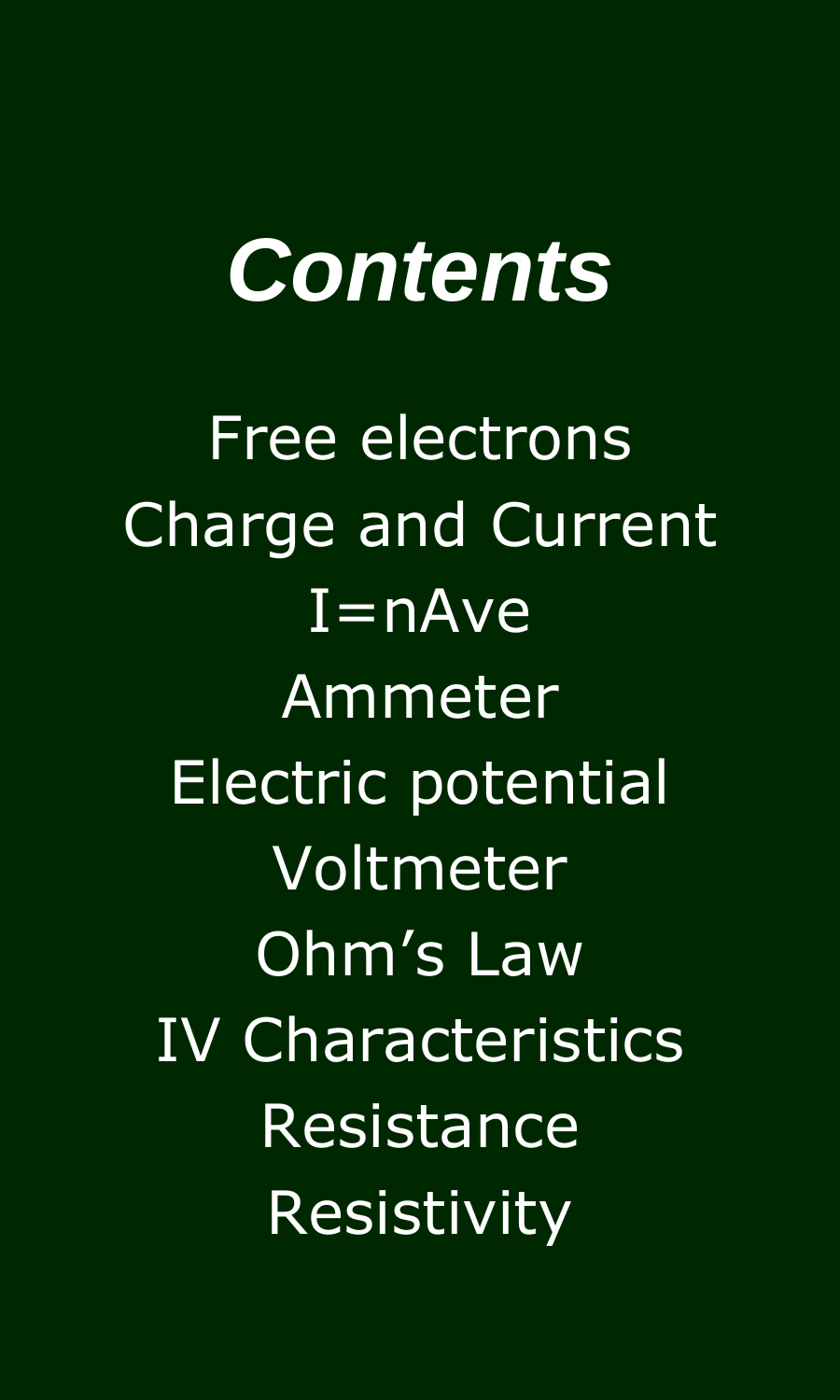### *Introduction*

Electricity is NOT a source of energy. It is just a convenient way of TRANSFERRING energy from one place to another with relatively little energy loss.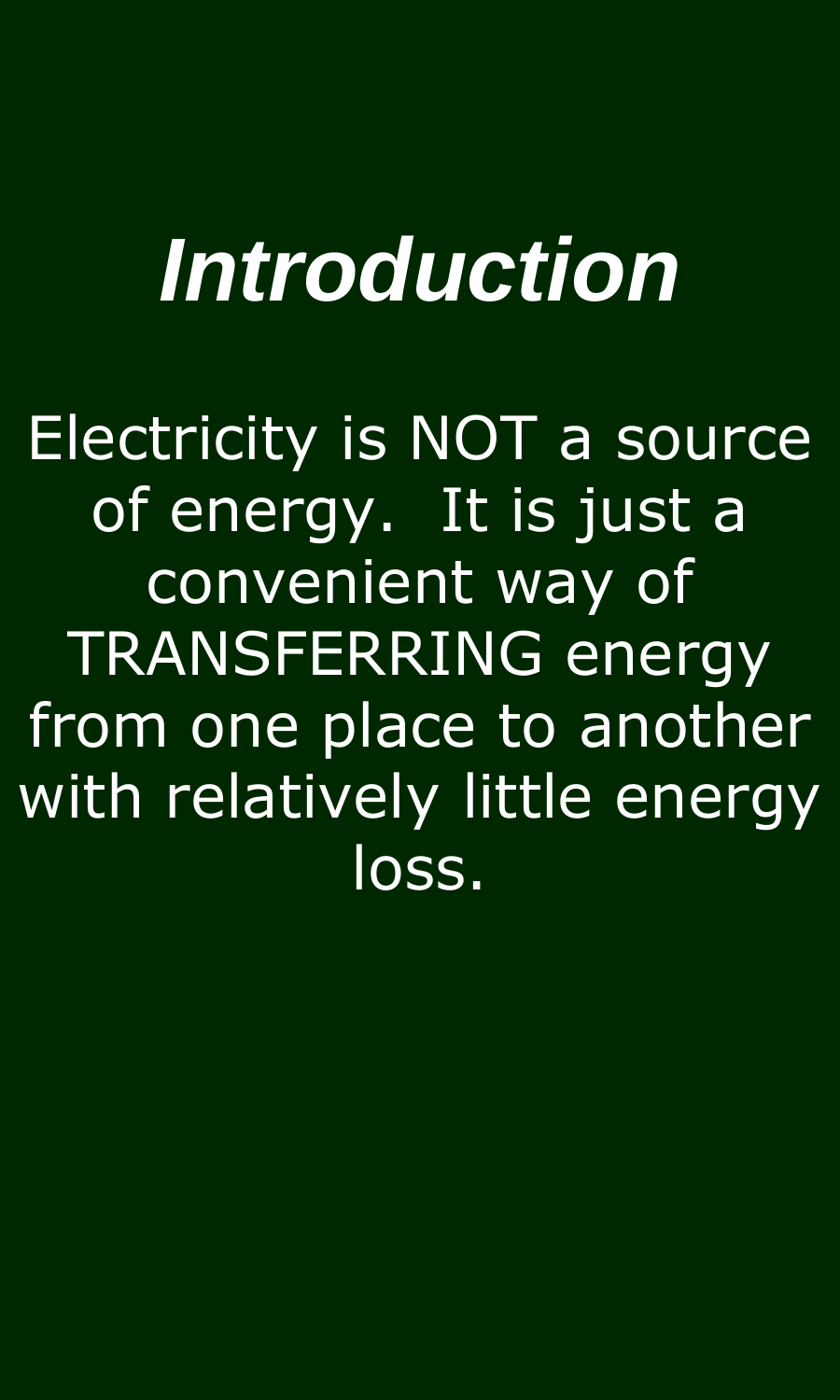### *Introduction*

Electric current is a measure of the flow of free electrons.

Electric Potential (a.k.a. Voltage) is a measure of how closely those electrons are packed together.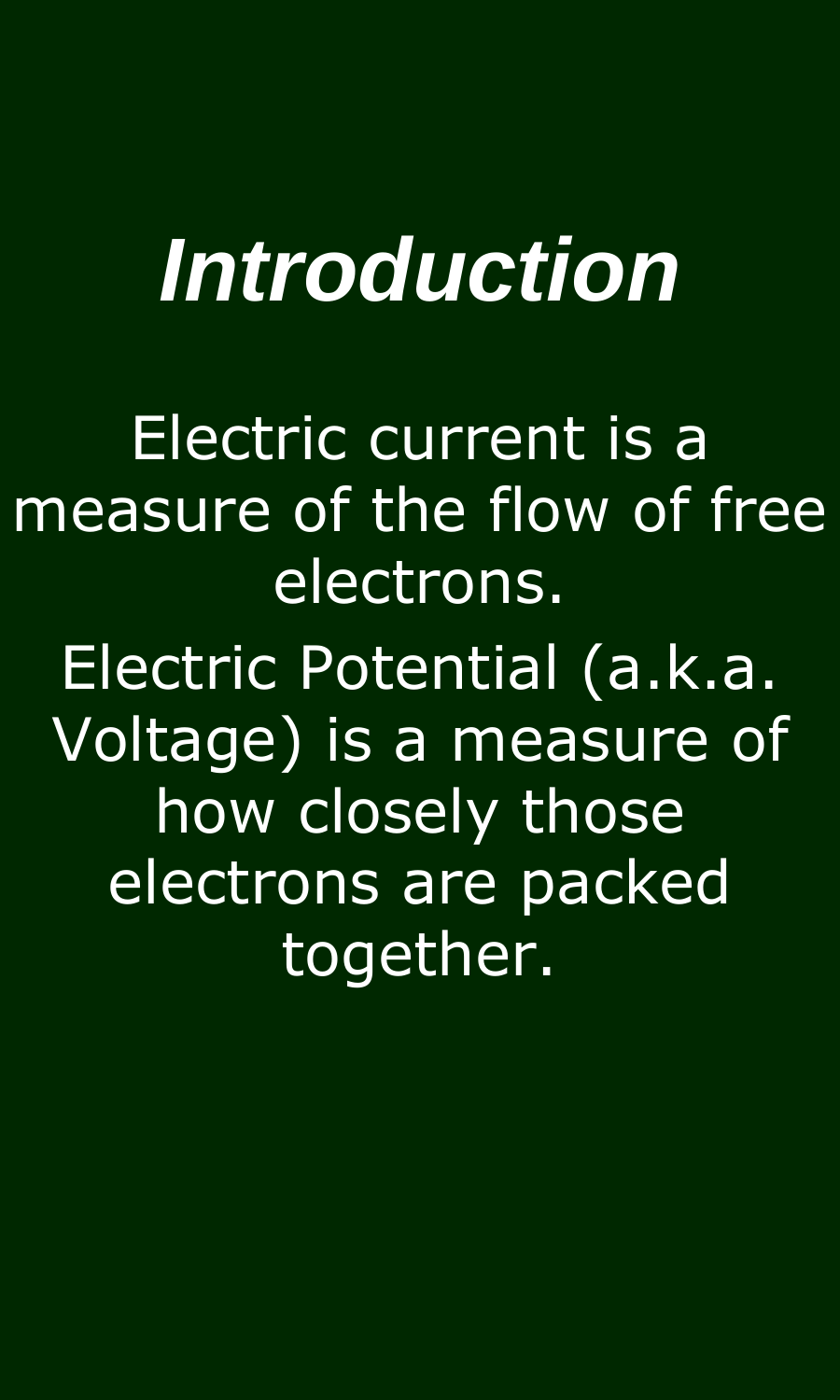### *Free Electrons*

The outer electrons orbiting the atoms of metals can be forced out of orbit and made to drift through the atomic lattice.

If a very large number of such electrons all move at once then this forms an electric current.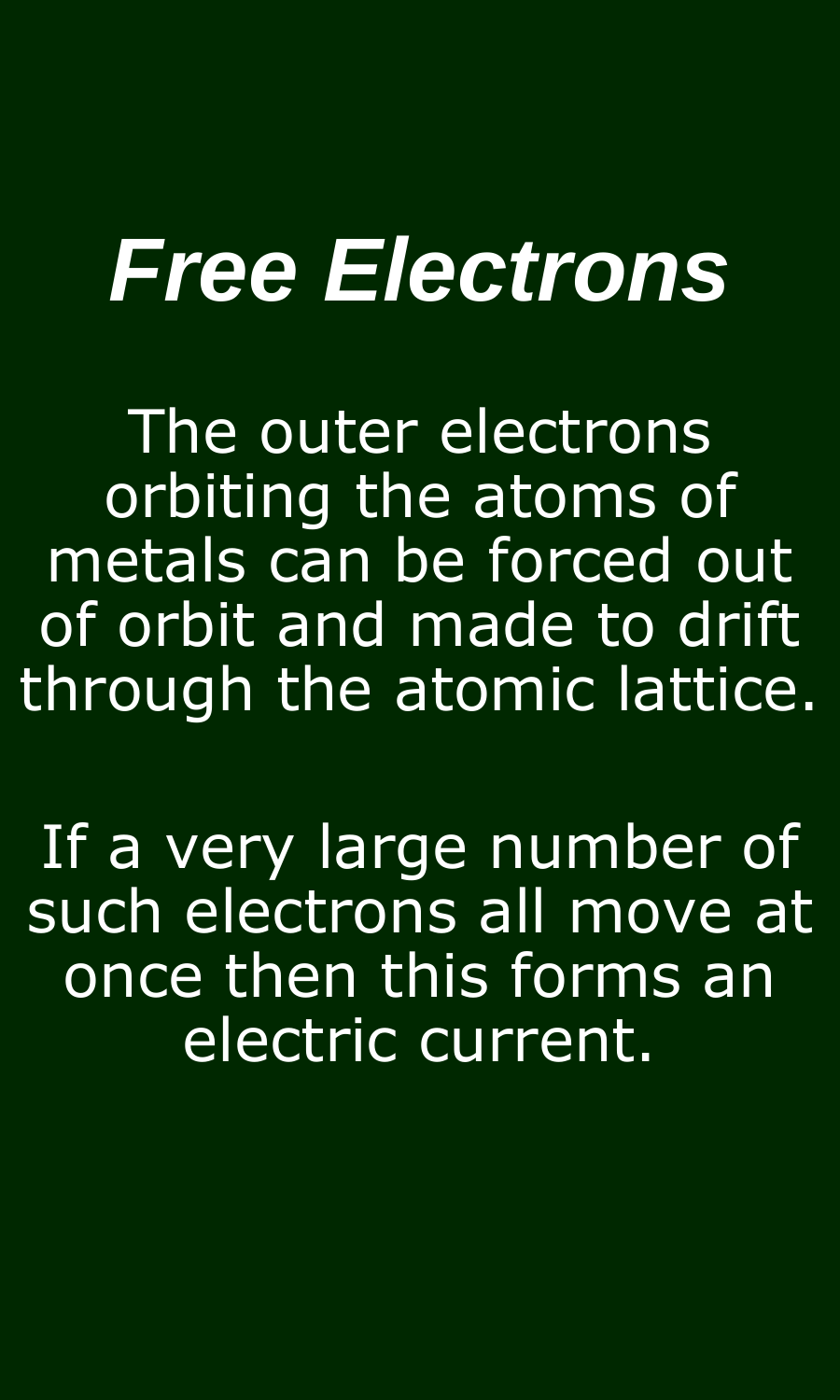Electric current is the rate of flow of charge *I = ∆Q/∆t*

1 Ampere (A) is 1 Coulomb (C) per second (s)  $1 A = 1 Cs^{-1}$ 

(in metals current is a flow of free electrons. In solutions, it is a flow of ions)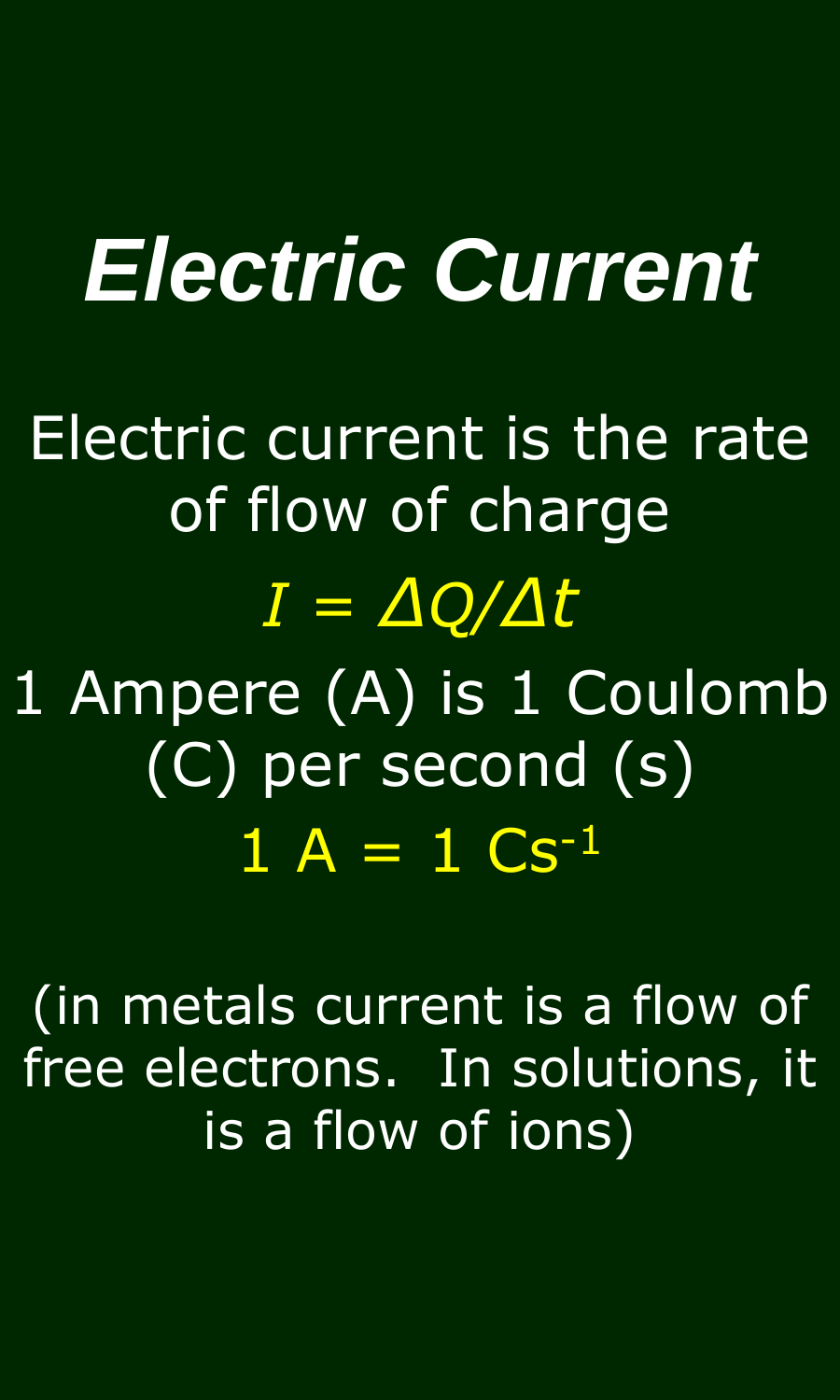## *The Coulomb*

1 Coulomb is *the amount of electrical charge transferred when a constant current of 1 Amp flows for 1 second.*

*∆Q = I x ∆t*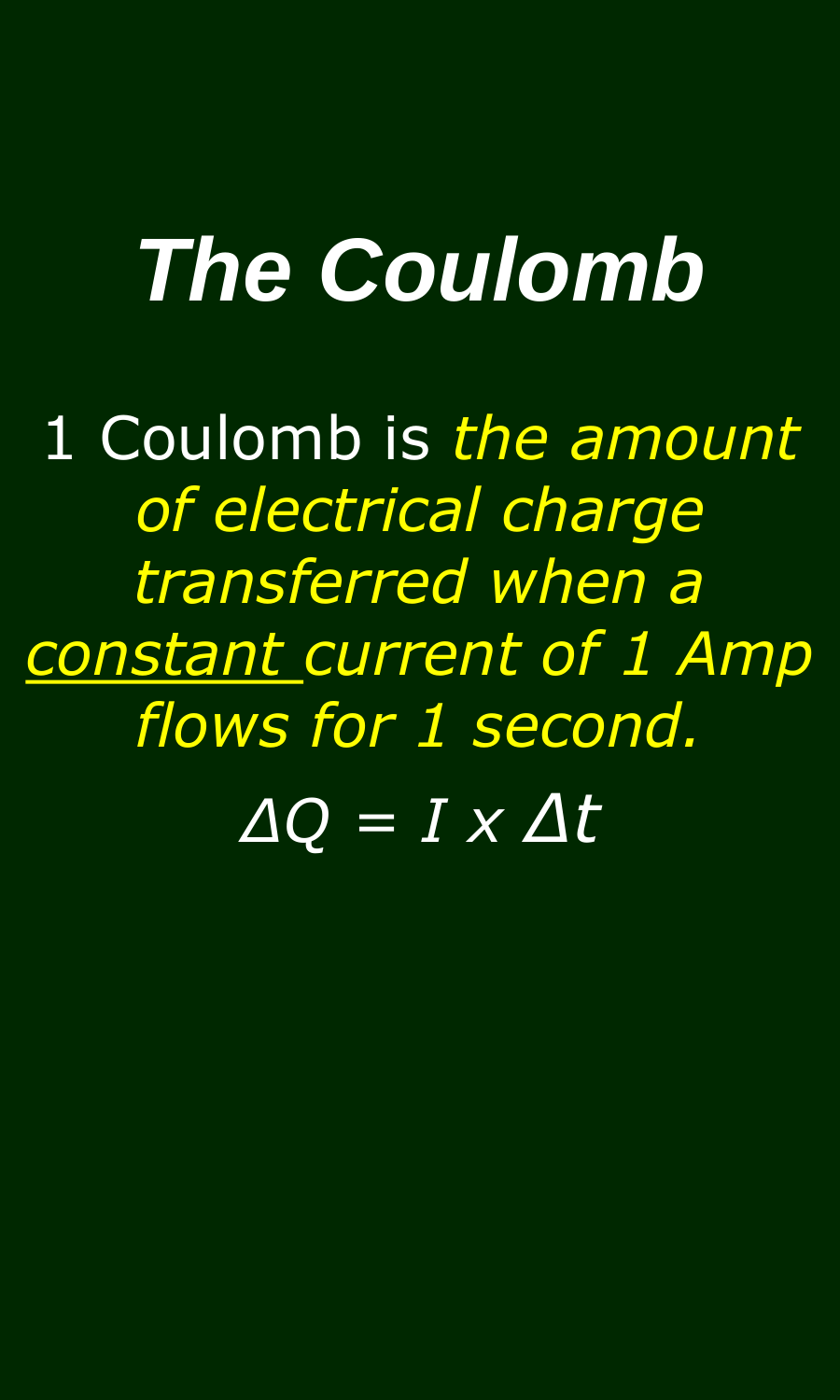Since each electron has a charge of  $1.6x10^{-19}$ coulombs (C) then a current of 1 Amp is also a flow of 6.25x10<sup>18</sup> electrons passing a fixed point every second.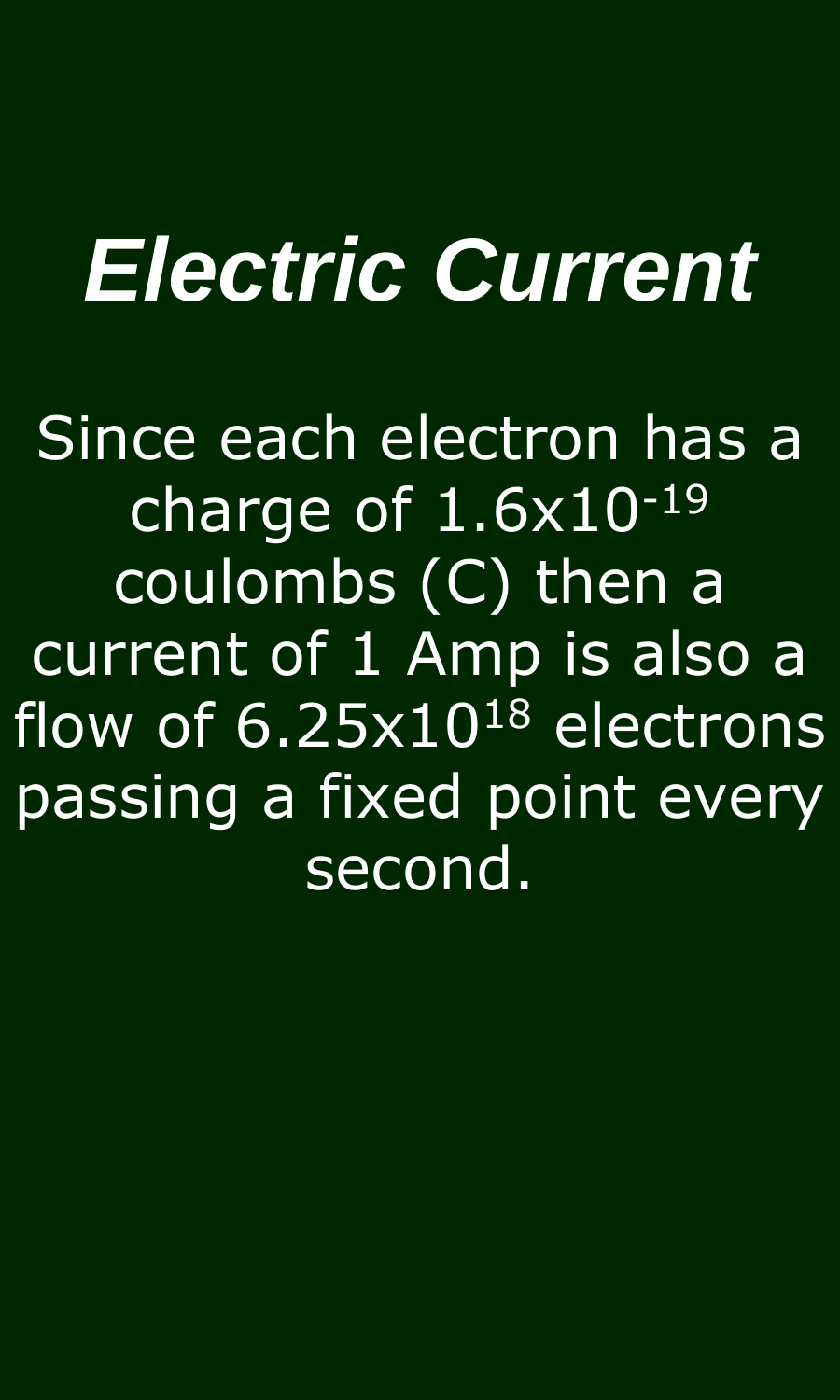The direction of electric current flow is defined in terms of the flow of positive charges – this is "conventional current".

Electrons flow in the opposite direction.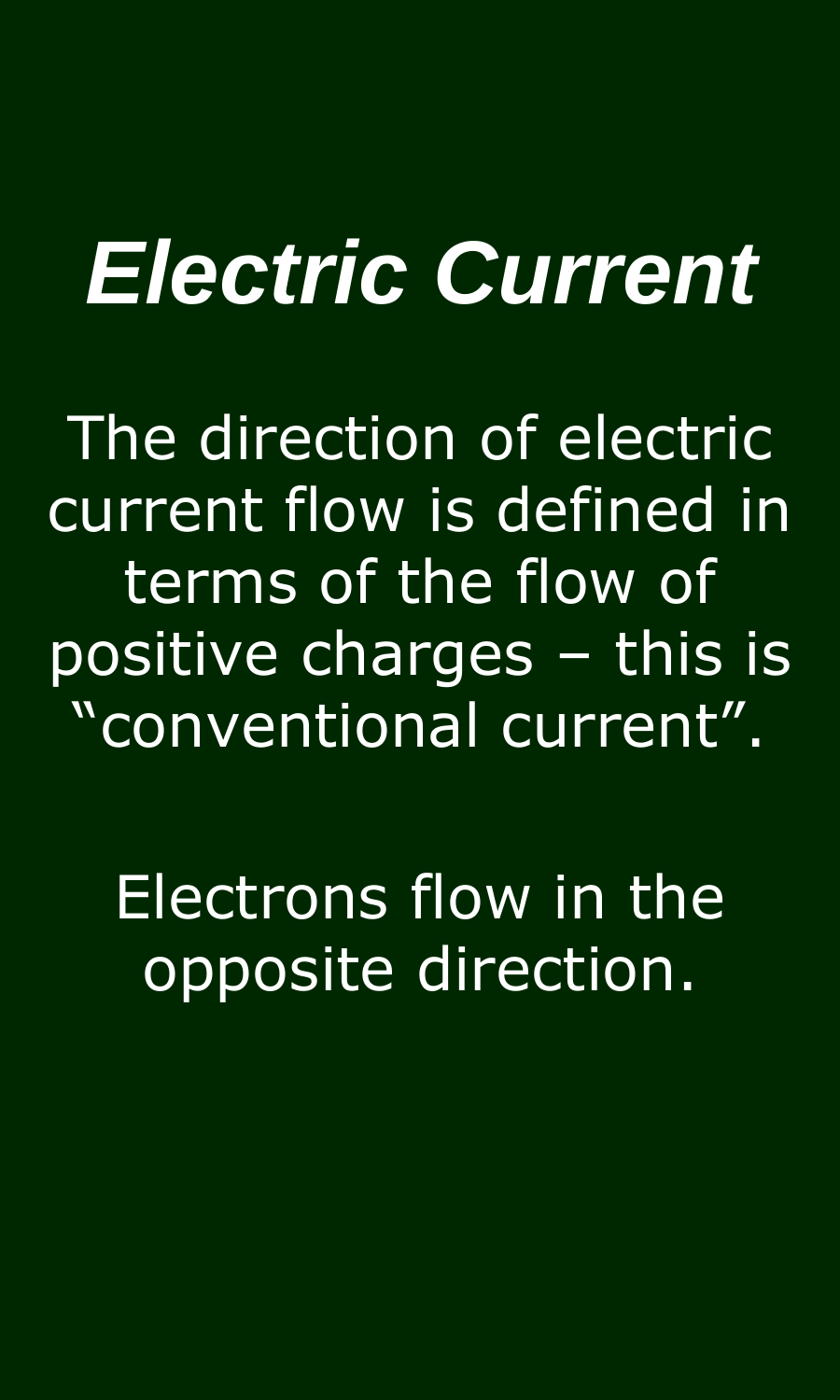

A wire has length L, cross-sectional area A and contains n charge-carriers per unit volume and each has a charge q.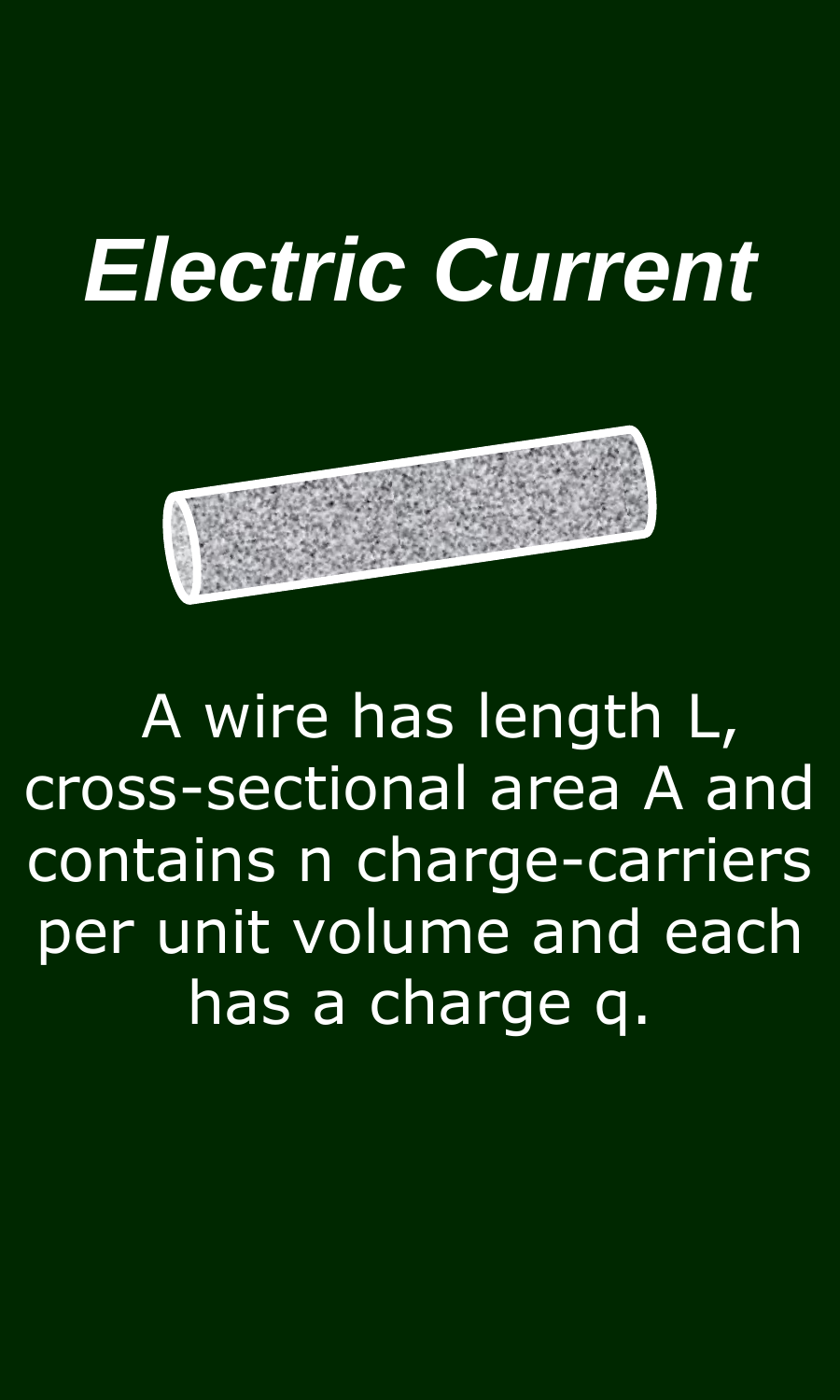

### So the total charge, Q contained in this section of wire is nq x volume. Q=nALq.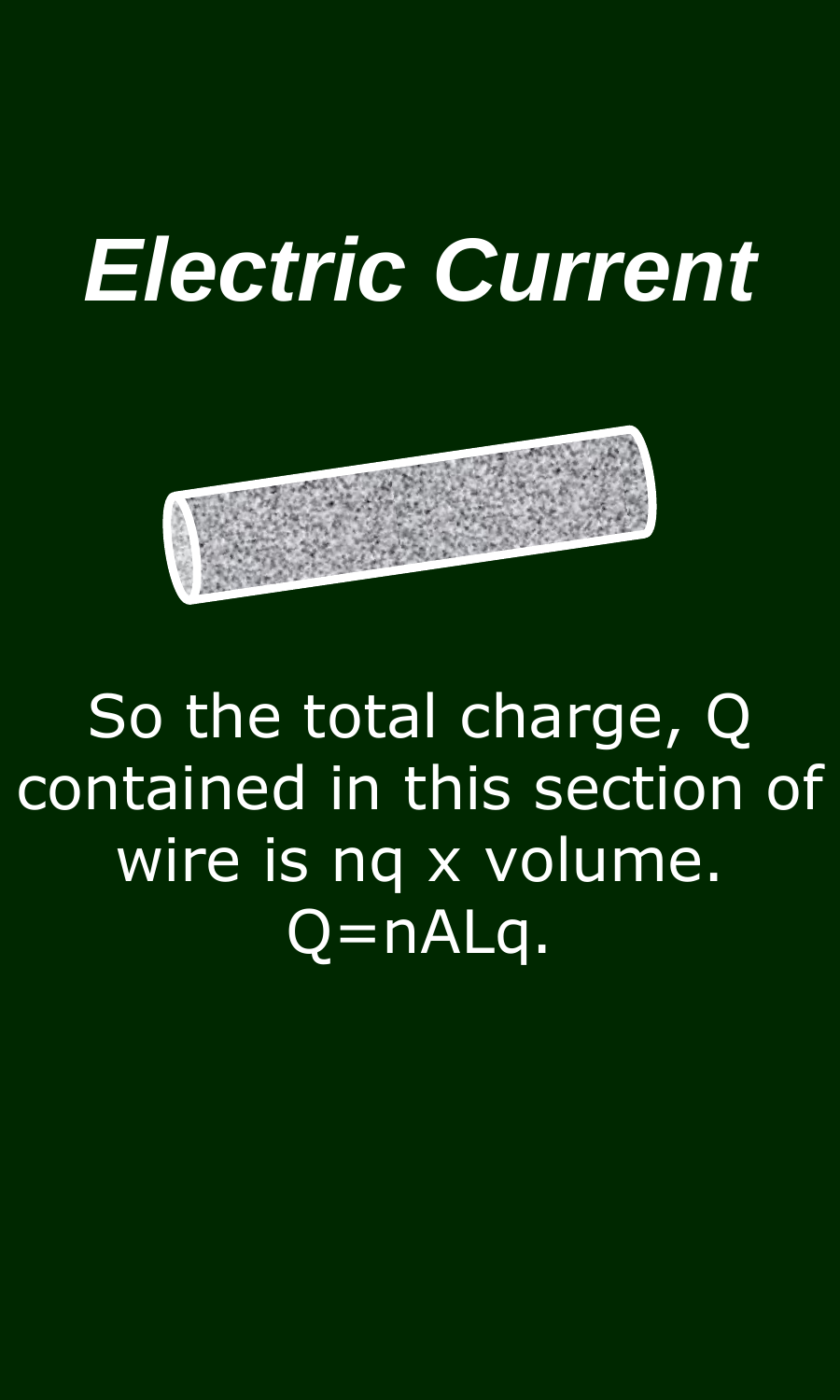

Suppose all of this charge Q flows out of this part of the wire in a time t. (Obviously, in a real wire, more free electrons would drift in from the left to replace

them)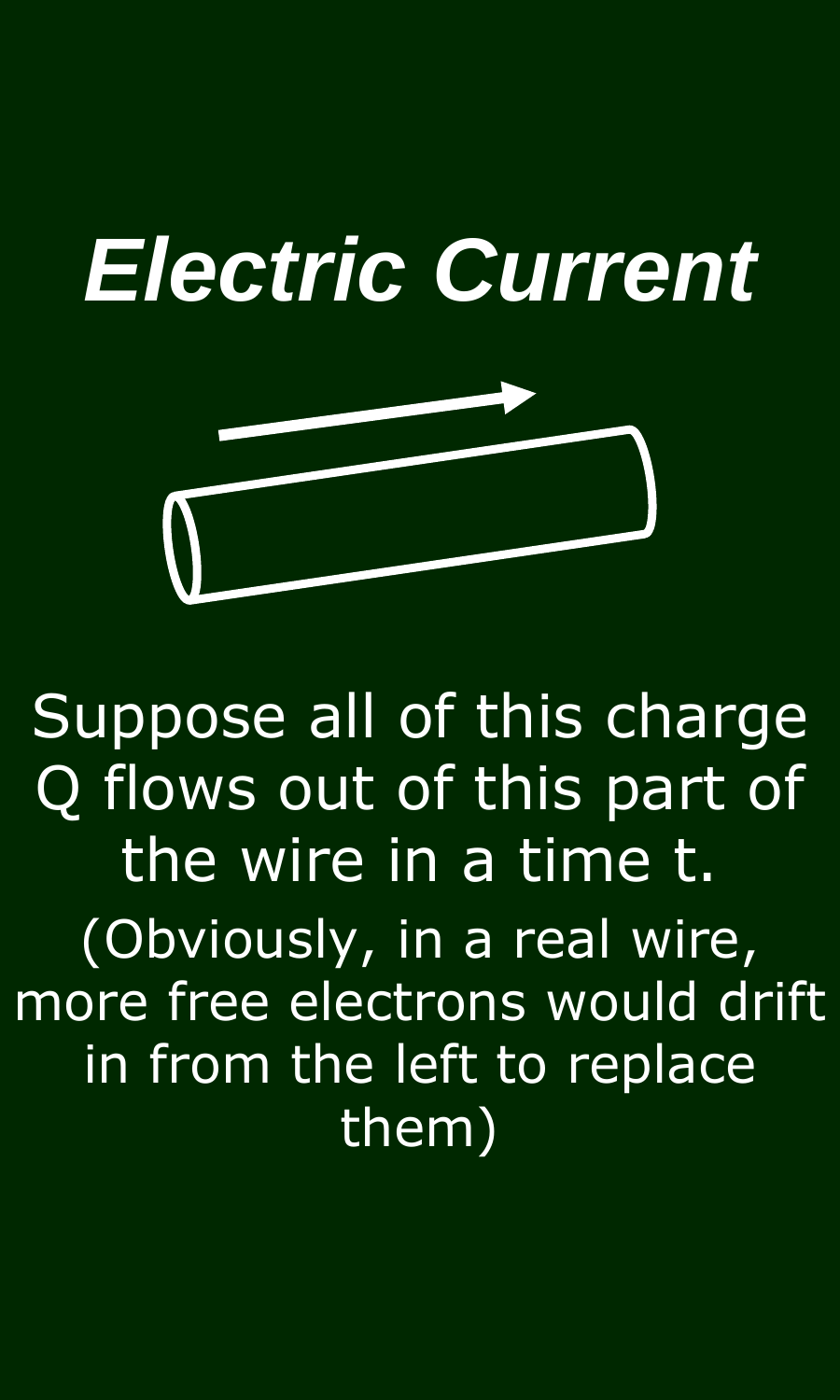

### The Current flow I will be:  $I=Q/t$ So I=nALq/t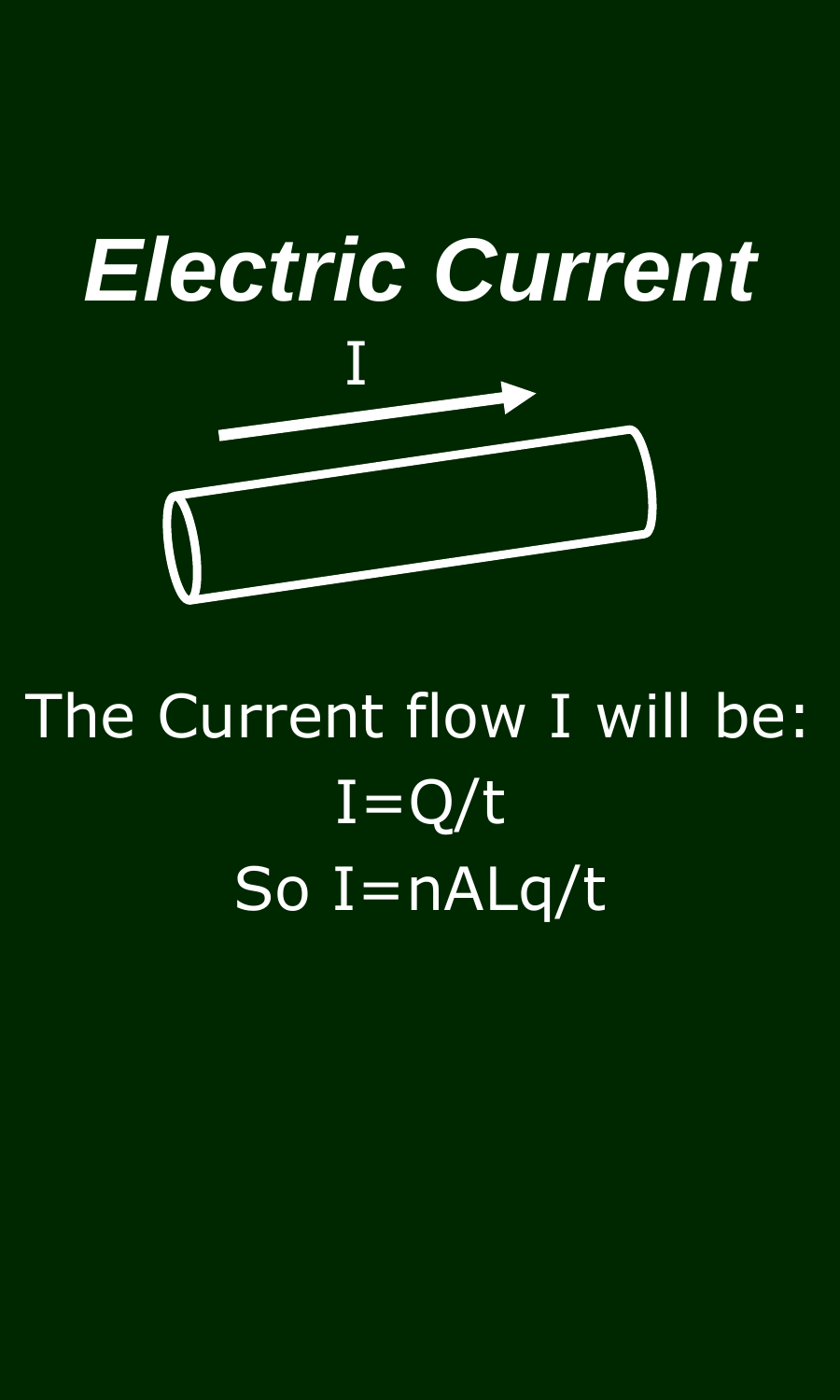

### But we can write this as  $I=nAq \times L/t$ But  $L/t = v$ , the drift velocity,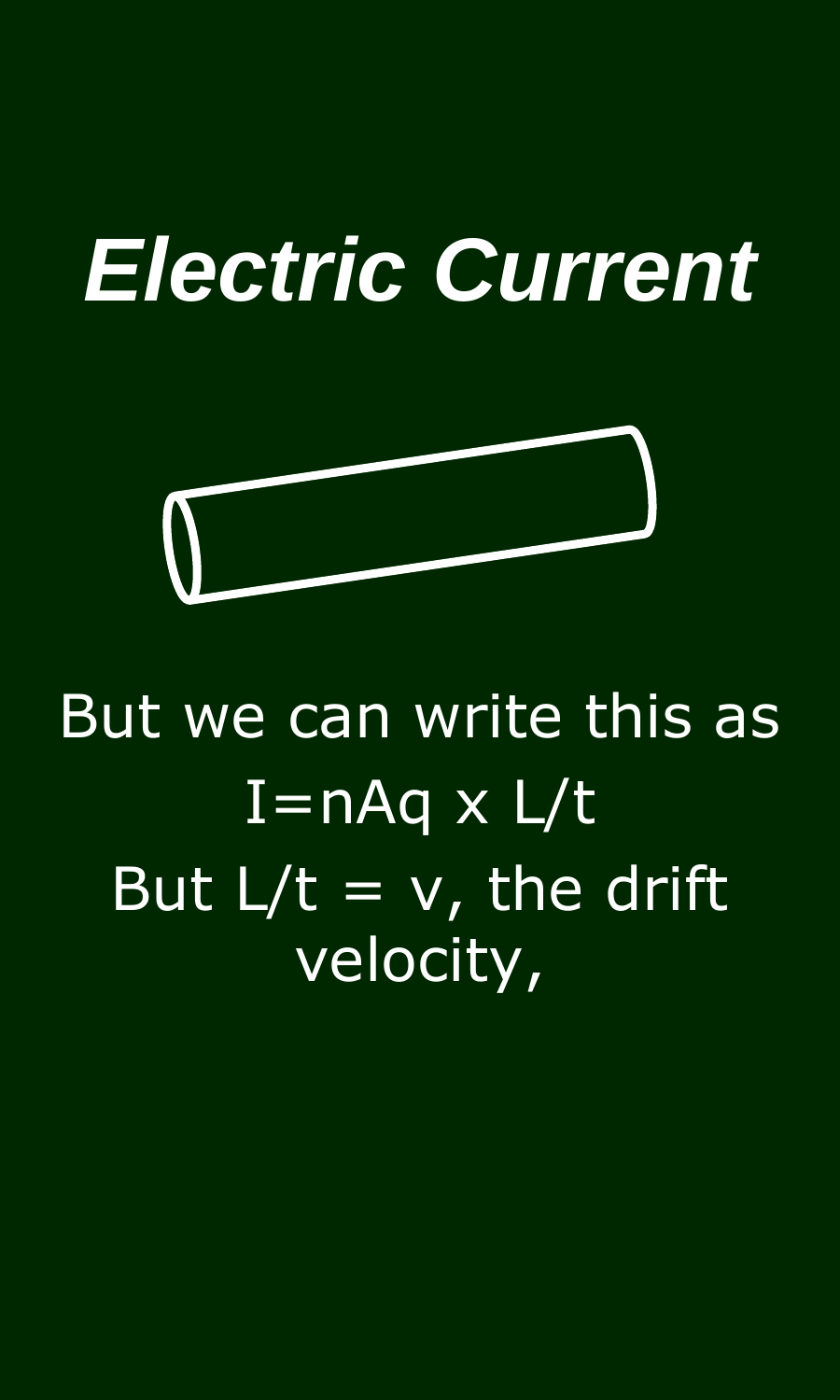

### So  $I = nA vq$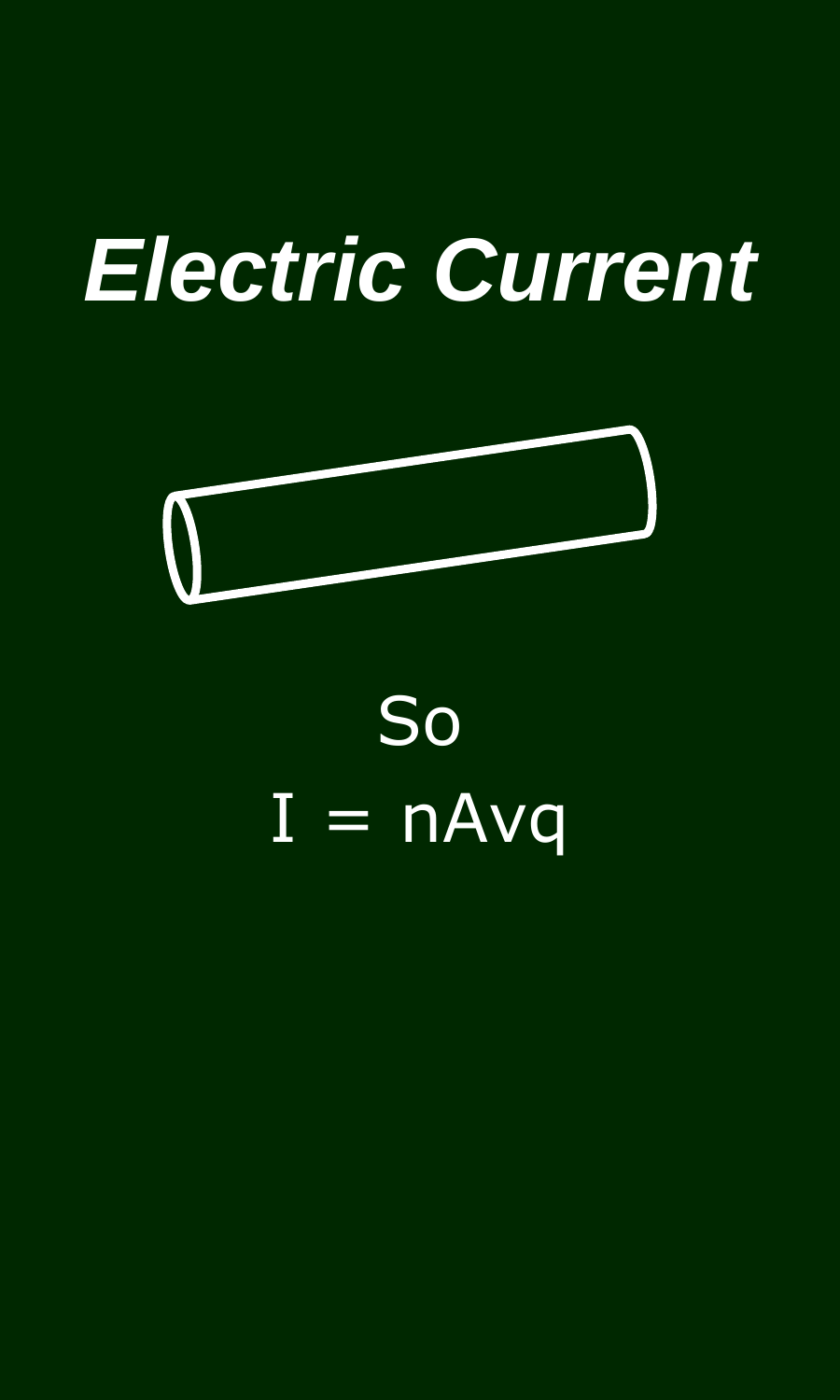### *I = nAvq*

If the charge carriers are ions (in electrolytes).

### *I = nAve*

If the charge carriers are free electrons (in metals).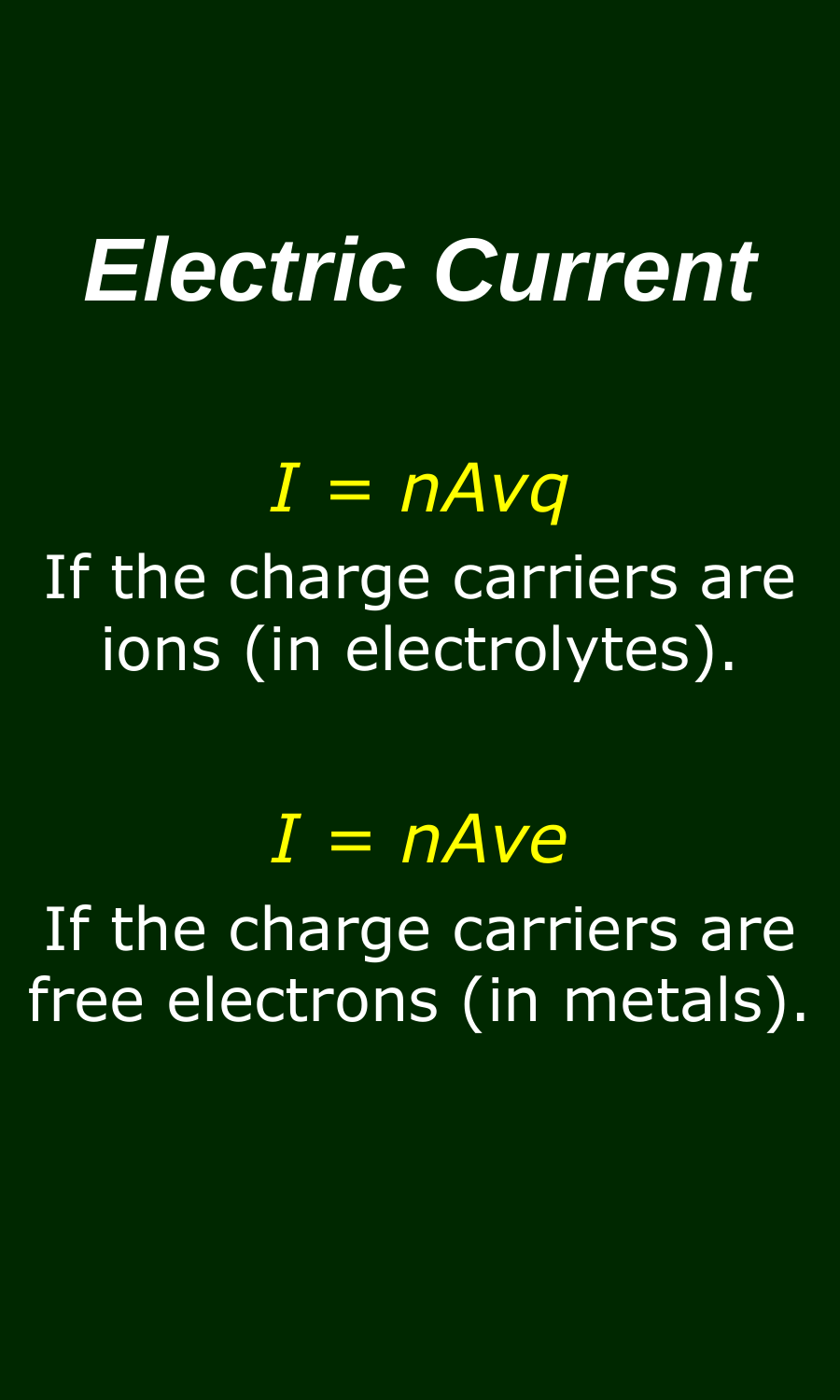### *Carrier density*

### $\overline{I}$  =  $nAve$

Values of n vary from 10<sup>28</sup> m<sup>-3</sup> for conductors like copper, through semiconductors and down to  $10^{15}$  m<sup>-3</sup> for insulators like pure silicon.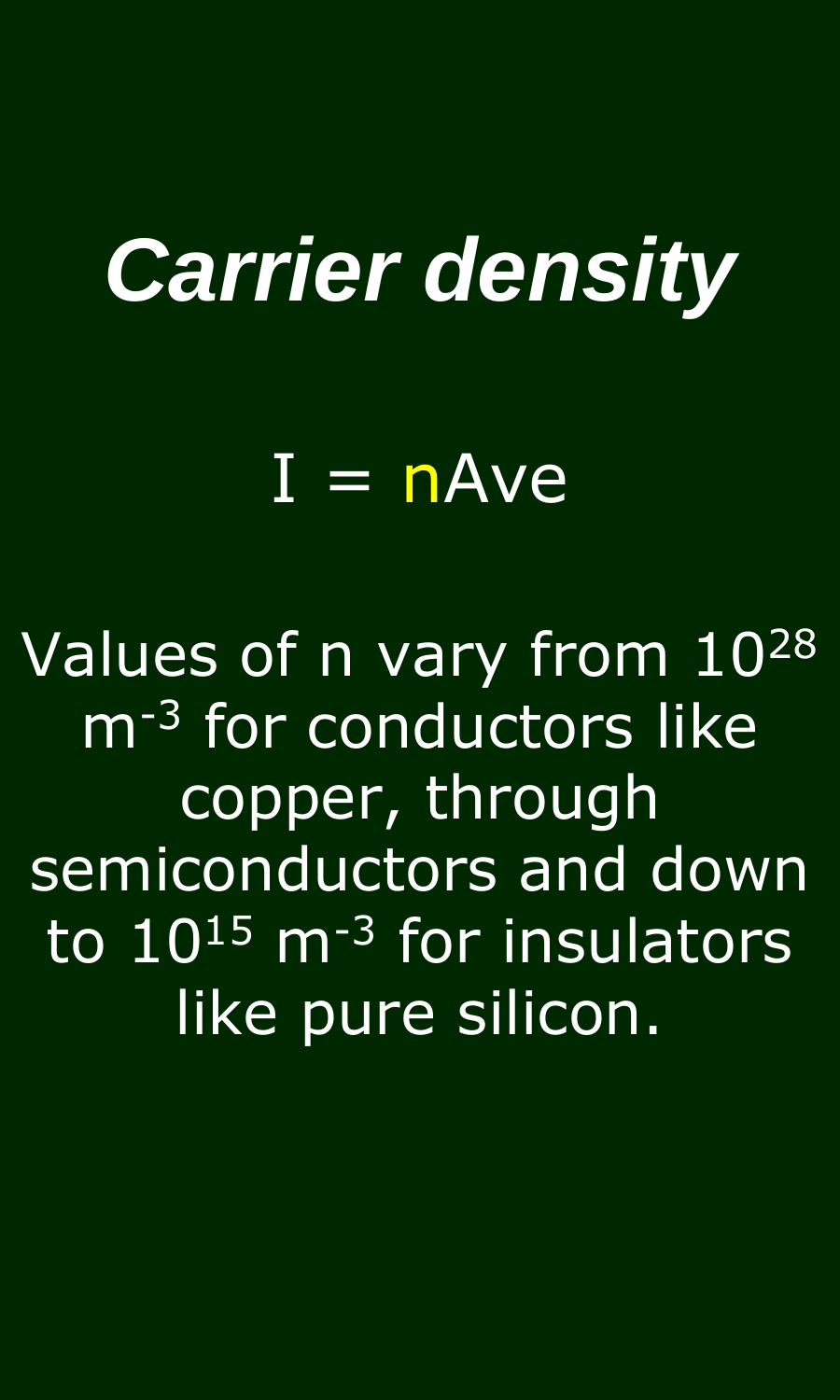## *Series circuit*



The electric current is the same at all points around a series circuit.

Changing the values of R

or  $\epsilon$  will change I, but whatever its value, I will be the same at any point around a series circuit.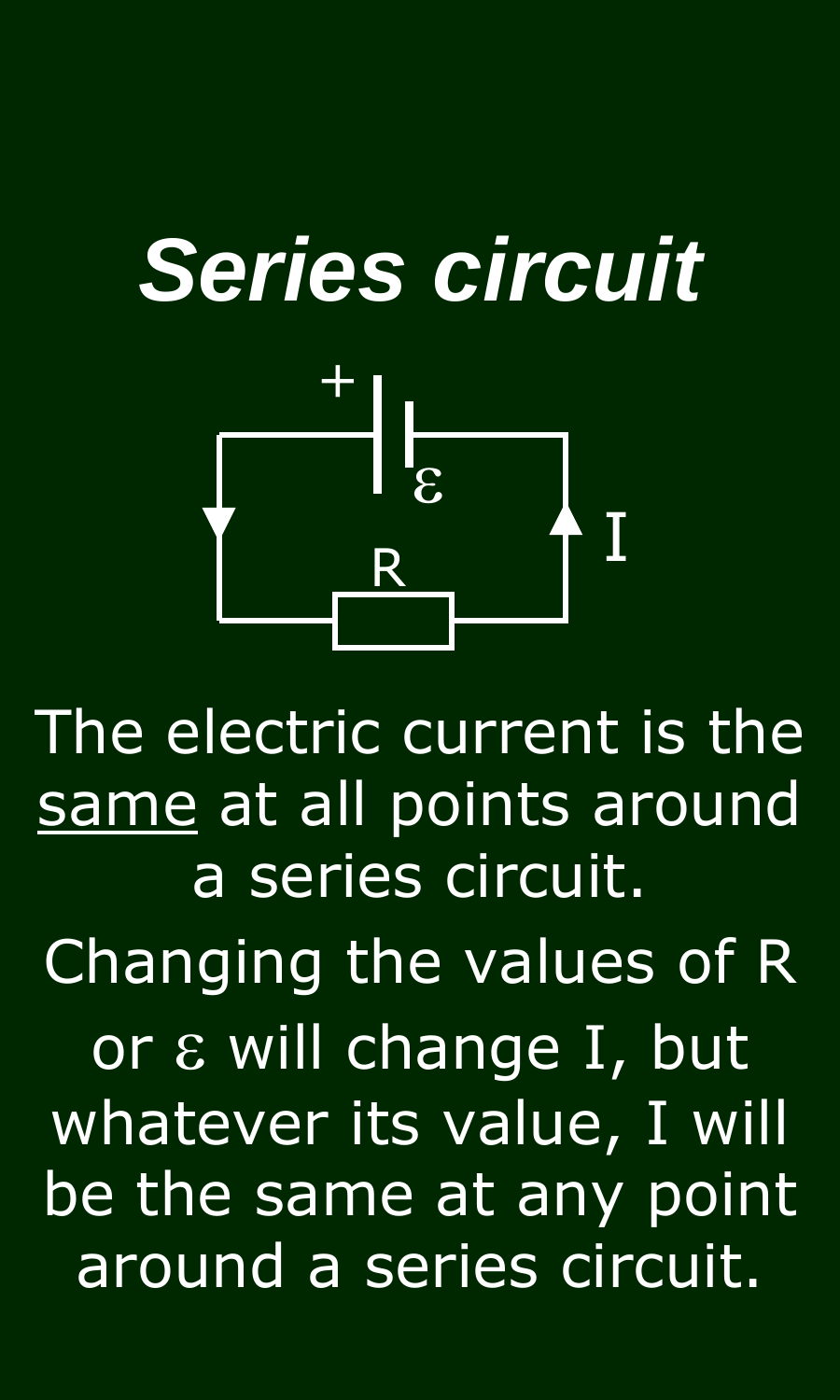### *Ammeter* I  $\frac{1}{3}$ + A R

An ammeter is an electrical flow meter. It is always placed in series with other components so that current flows through it.

> All ammeters have negligible electrical resistance.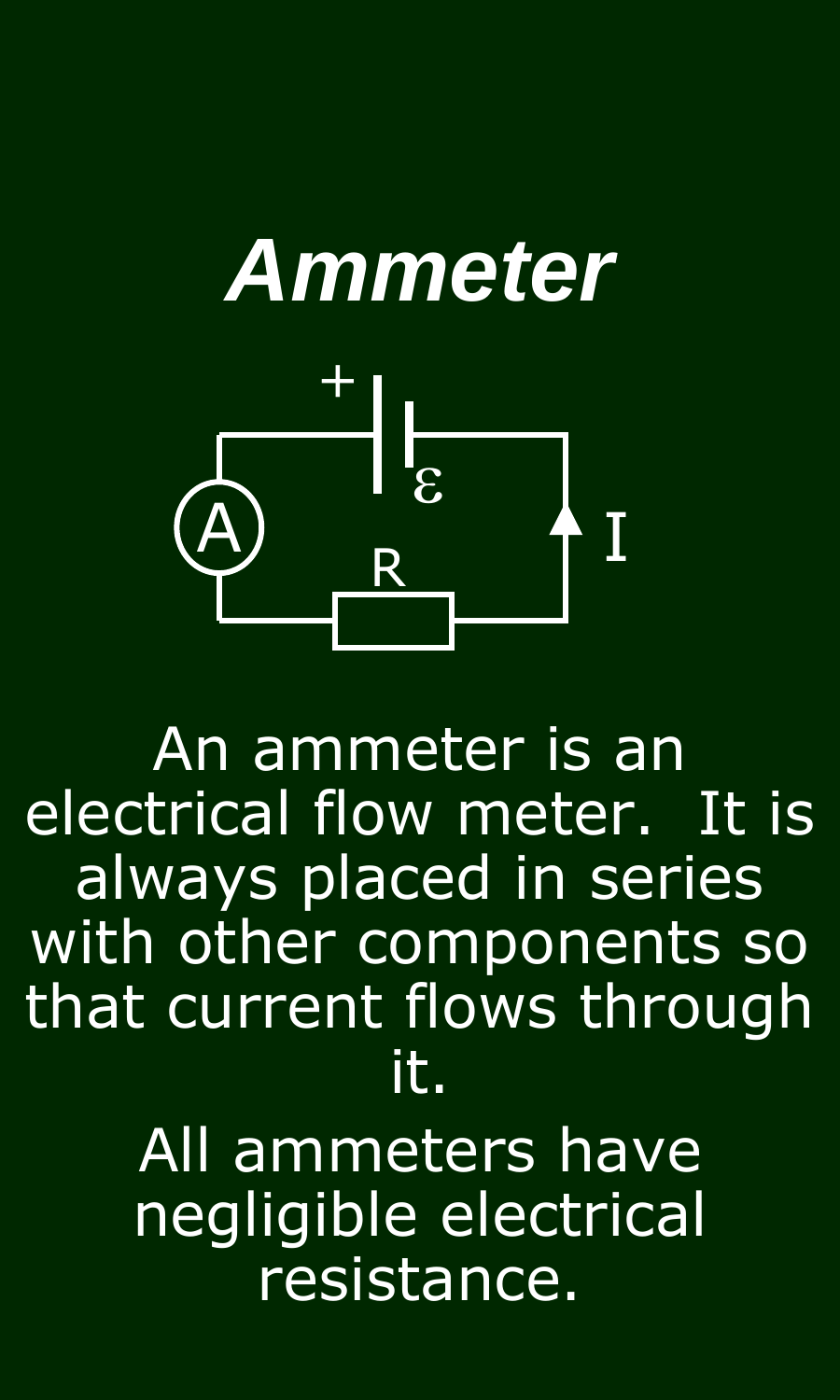The battery (or power supply) is the device which changes the average free electron spacing. Its positive terminal is positive simply because fewer free electrons are located there.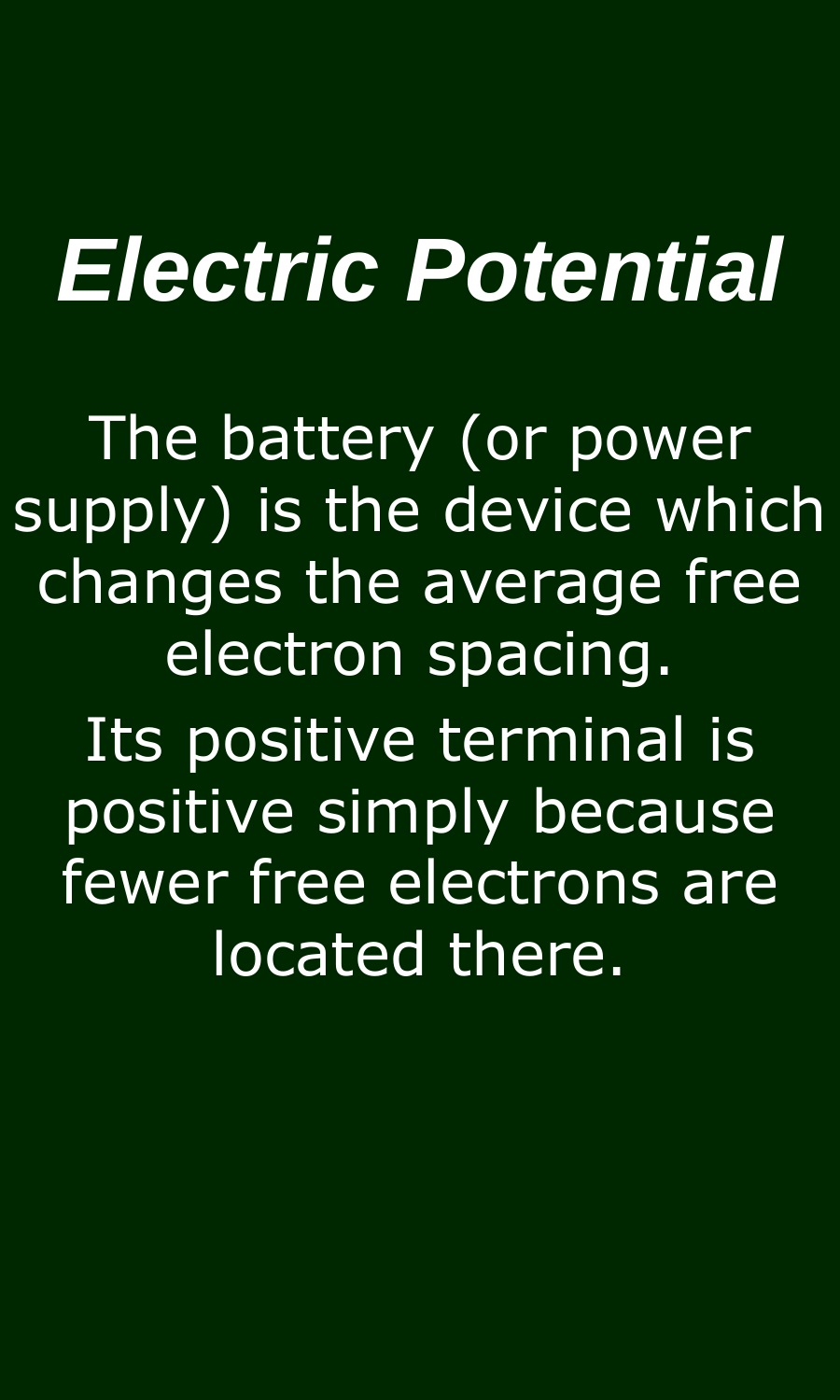The negative terminal of the battery (or power supply) is negative because a larger number of free electrons are forced together at this terminal.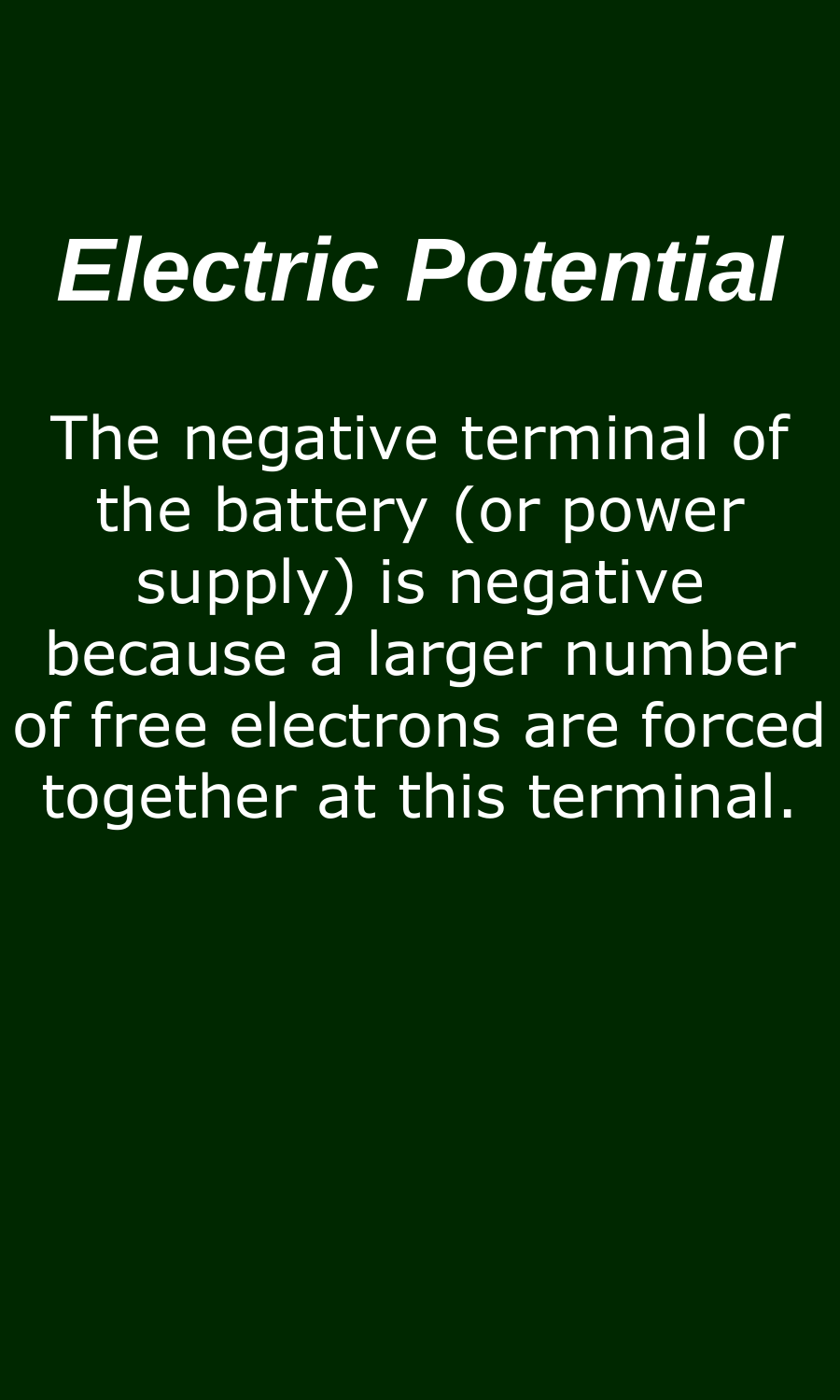Measuring free electron spacing is too difficult. However, changing the average spacing of free electrons stores energy, much like squashing or stretching a spring.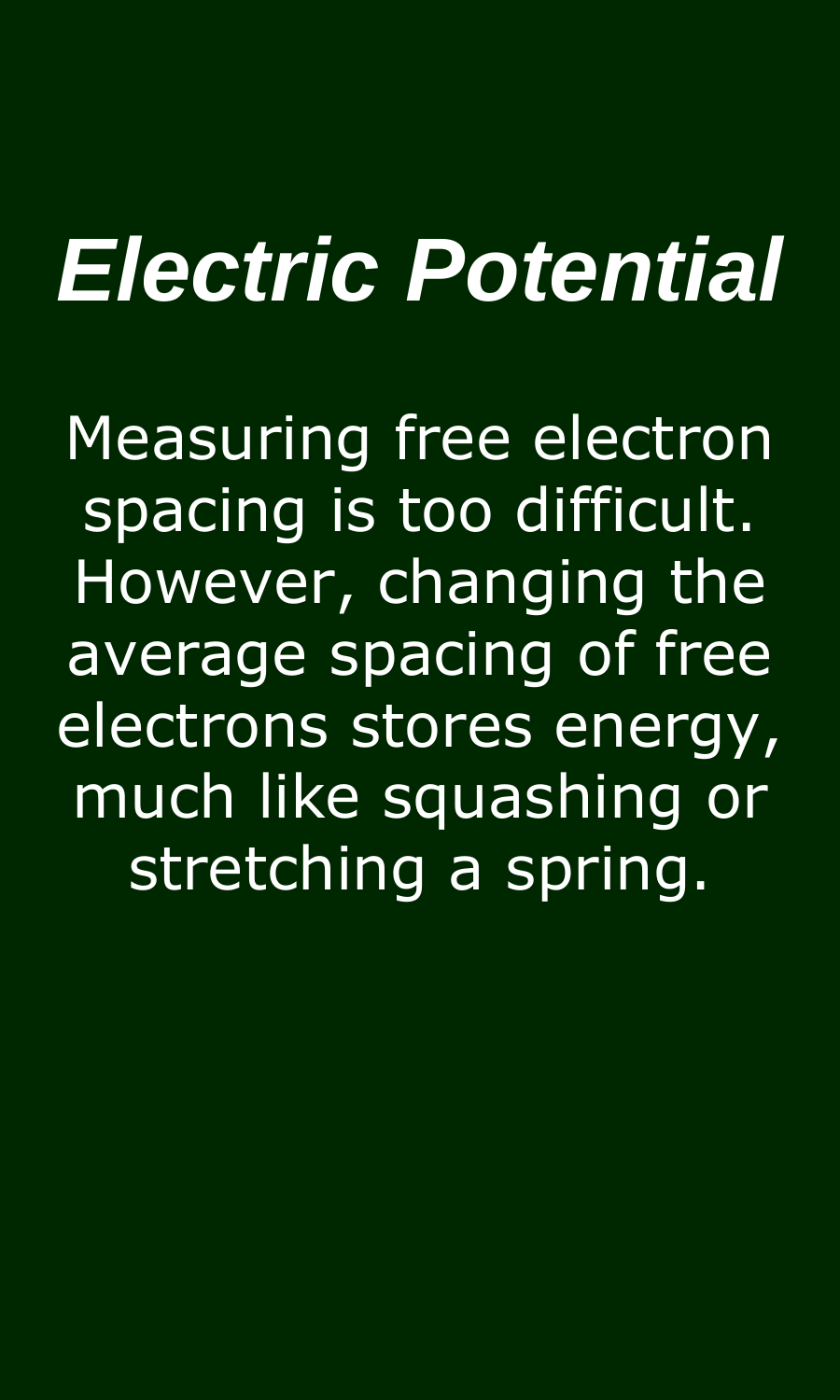This energy difference between the terminals of a battery exists all the time, whether it is connected in a circuit or not. Once connected into a circuit, this energy difference can drive a current.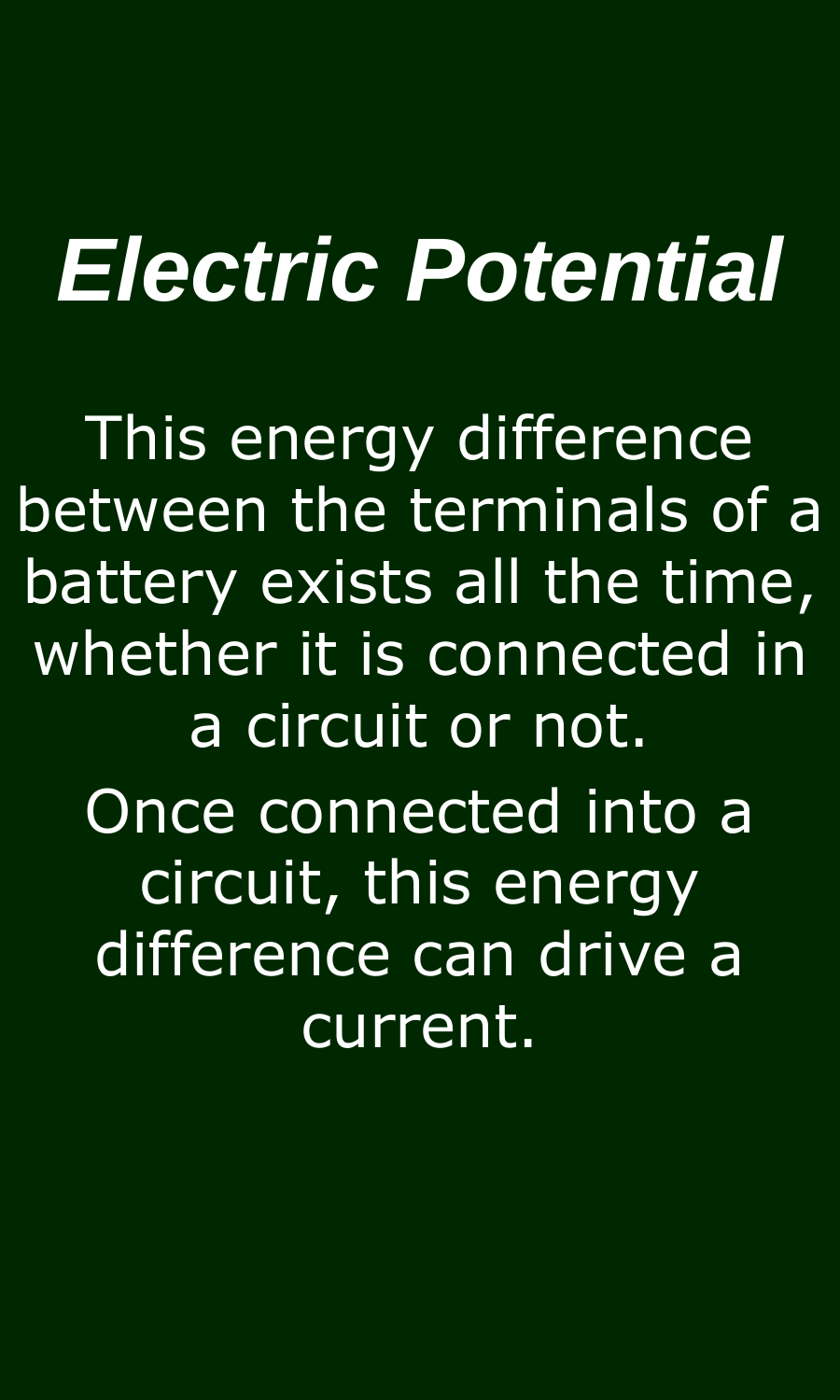But rather than use energy (in Joules) we define a new property; Electric Potential which is simply the energy transferred by each coulomb of charge…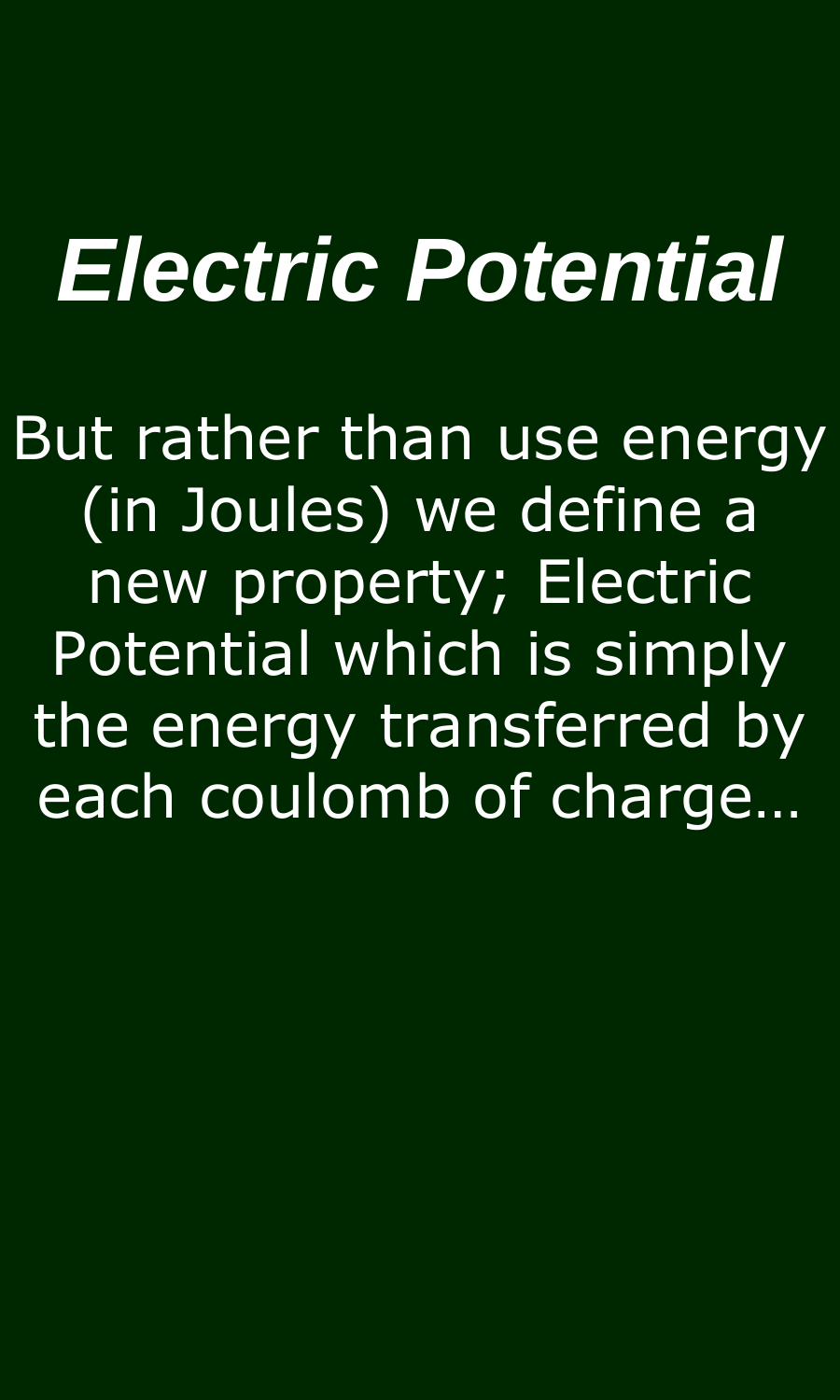Electric Potential is *the energy transferred (from electrical to other forms) per unit charge.*

*V = W/Q* 1 Volt (V) is 1 Joule per Coulomb.  $1 V = 1 J C^{-1}$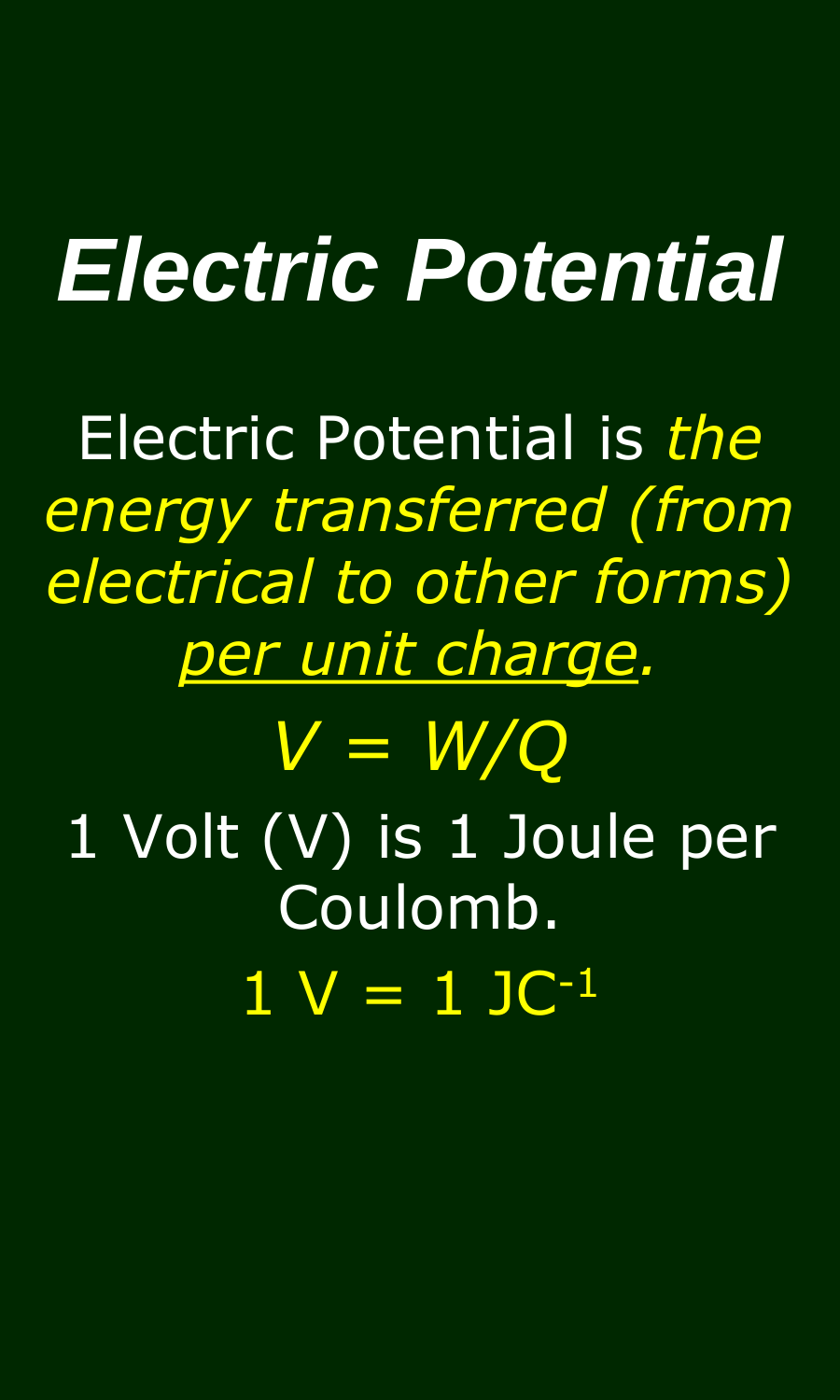## *Potential in circuit*

If, as they drift through the atomic lattice, the free electrons are pushed closer together then this creates a more negative electric potential.

A wider average spacing of free electrons gives a more positive electric potential.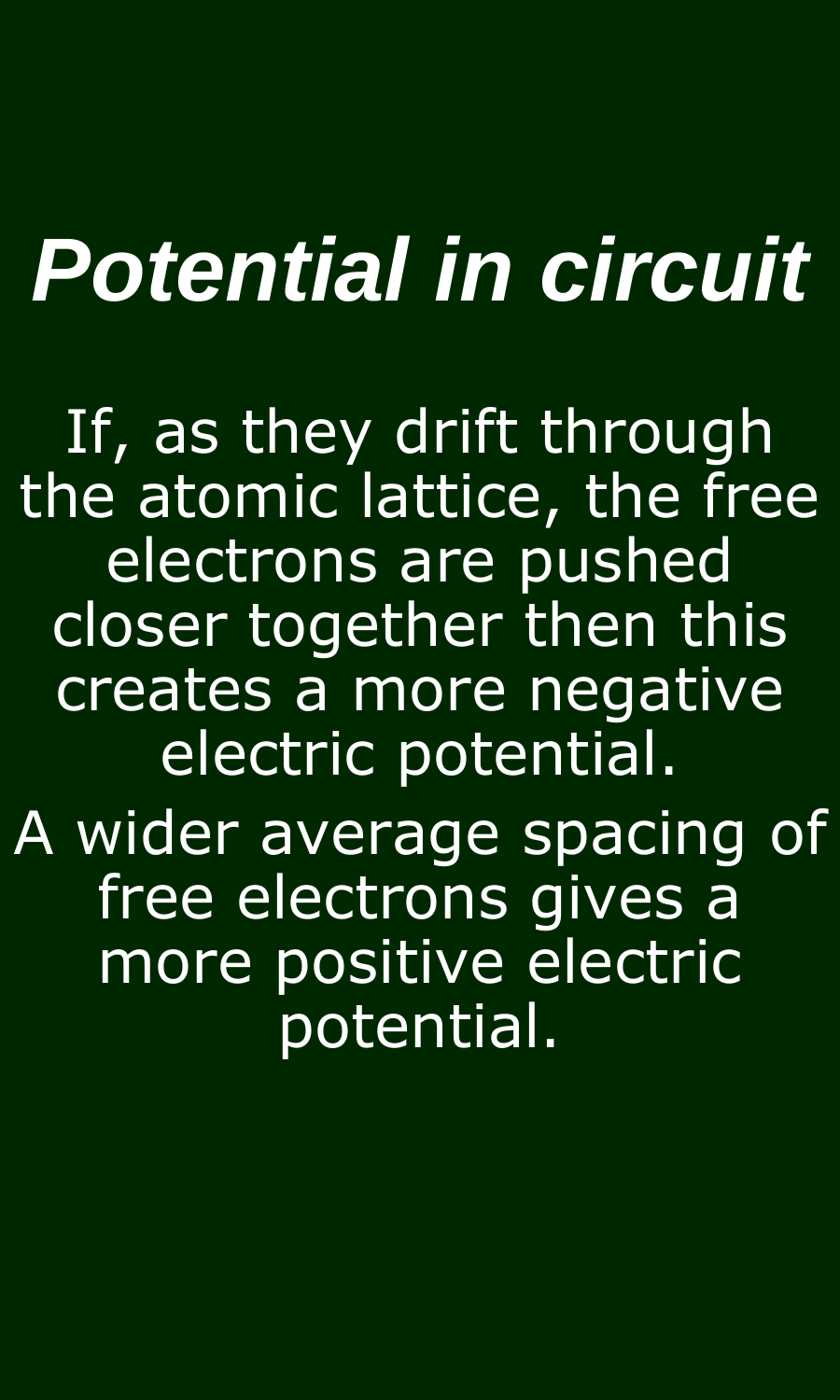

Higher electric potential on this side (free electrons more widely spaced)

**Lower** electric potential on this side (free electrons travel closer together)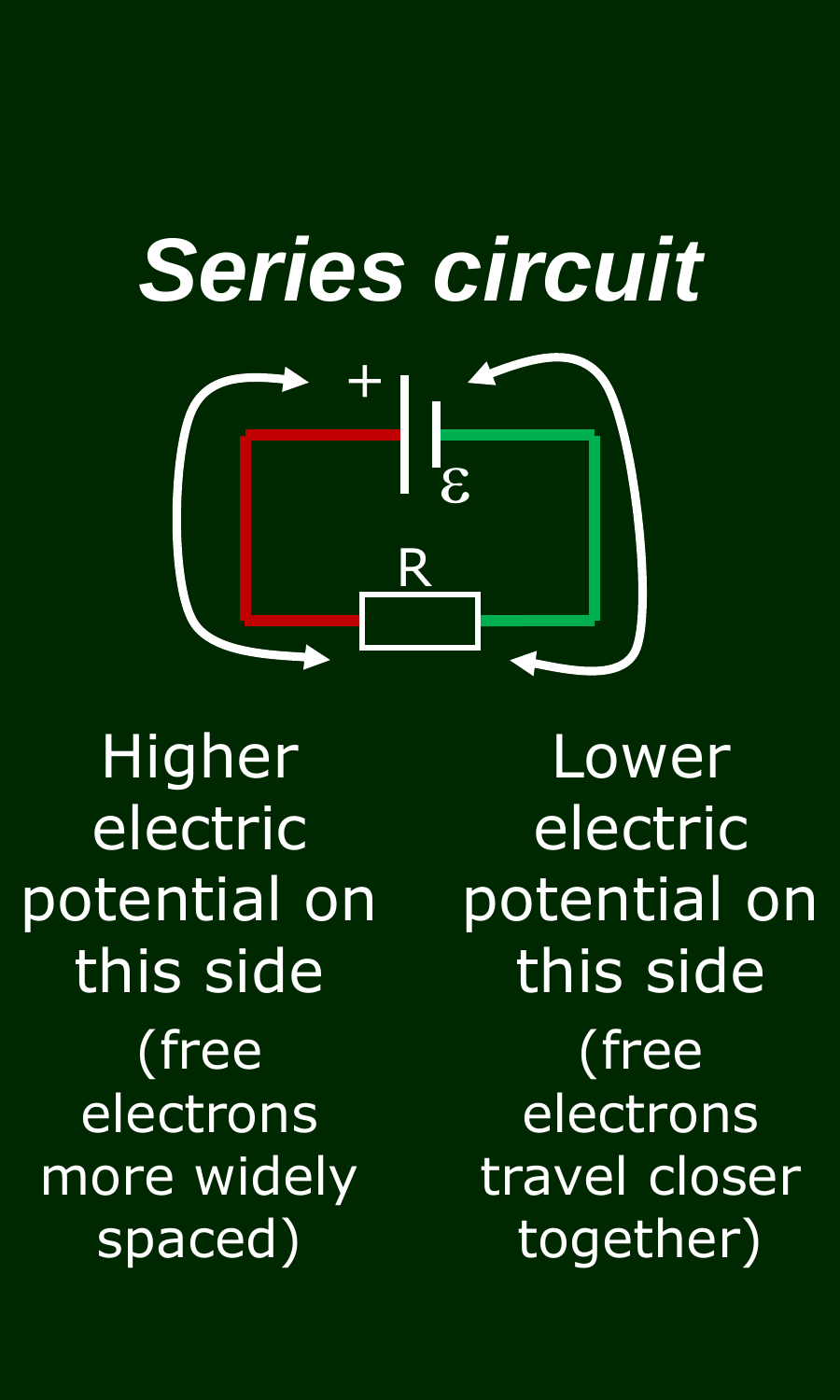## *So what about n?*



But if n is changing very, very slightly and I=nAve then how can we say that the current in a series circuit is the same at all points?

Answer: if n increases, v reduces and vice versa.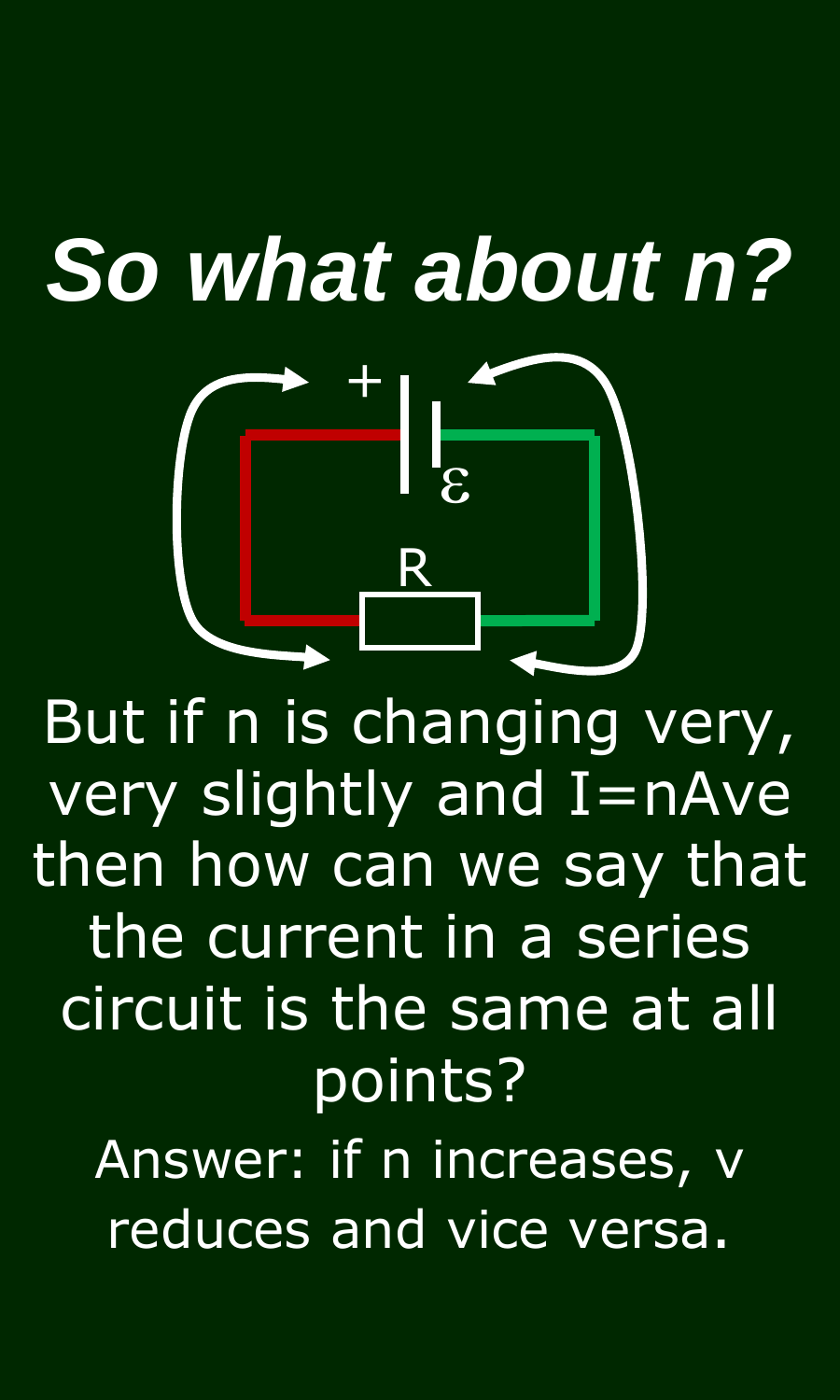## *Changing Potential*

 $\mathcal{E}$  $+$  $R_1$  $R_2$ I I I Current, I is the same at

all points

Widest average spacing of free electrons in this wire.

Closer average spacing in this wire.

Closest average free electron spacing in this wire.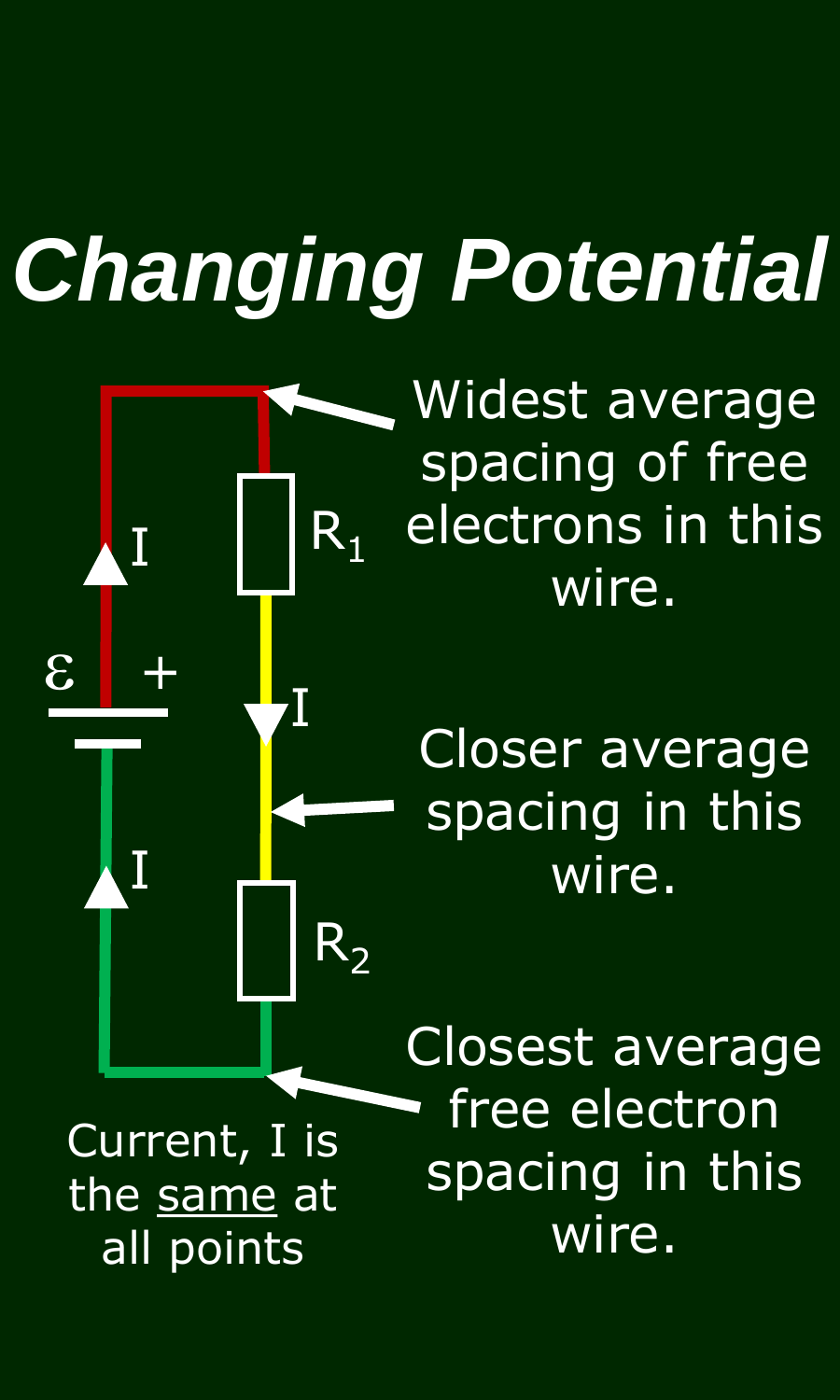## *Changing Potential*



Energy is transferred  $R_1$ (electric potential changes) when a current passes through a significant resistance (such as  $R_1$  &  $R_2$ )

Current, I is the same at all points

Energy losses in connecting wires are negligible in comparison.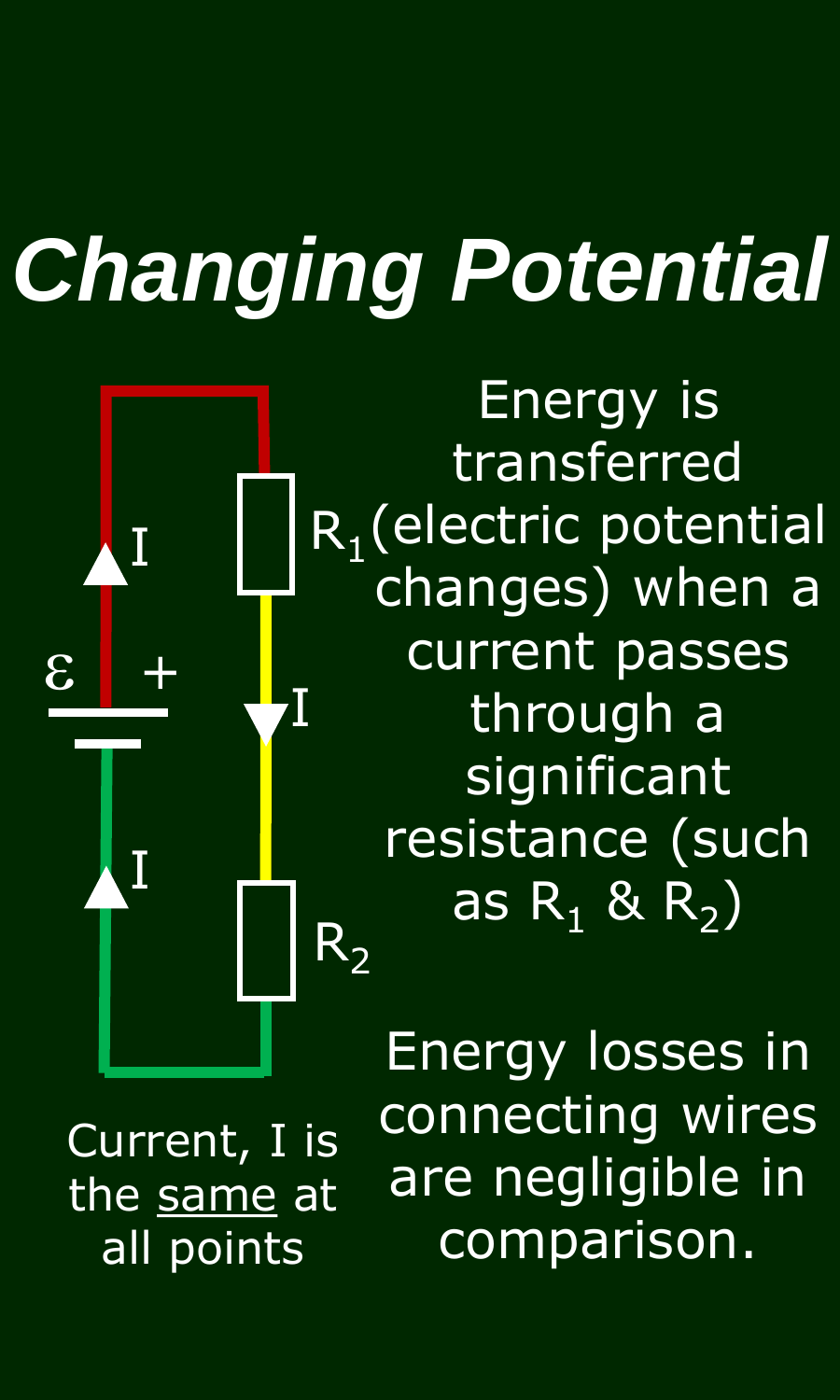## **Effect of** *Ammeters*



Like connecting wires, Ammeters are designed to have negligible resistances, so their presence or absence in a circuit does not affect the voltage levels (i.e. free electron spacing)

The same ammeter, moved to different points in the circuit will show the same current reading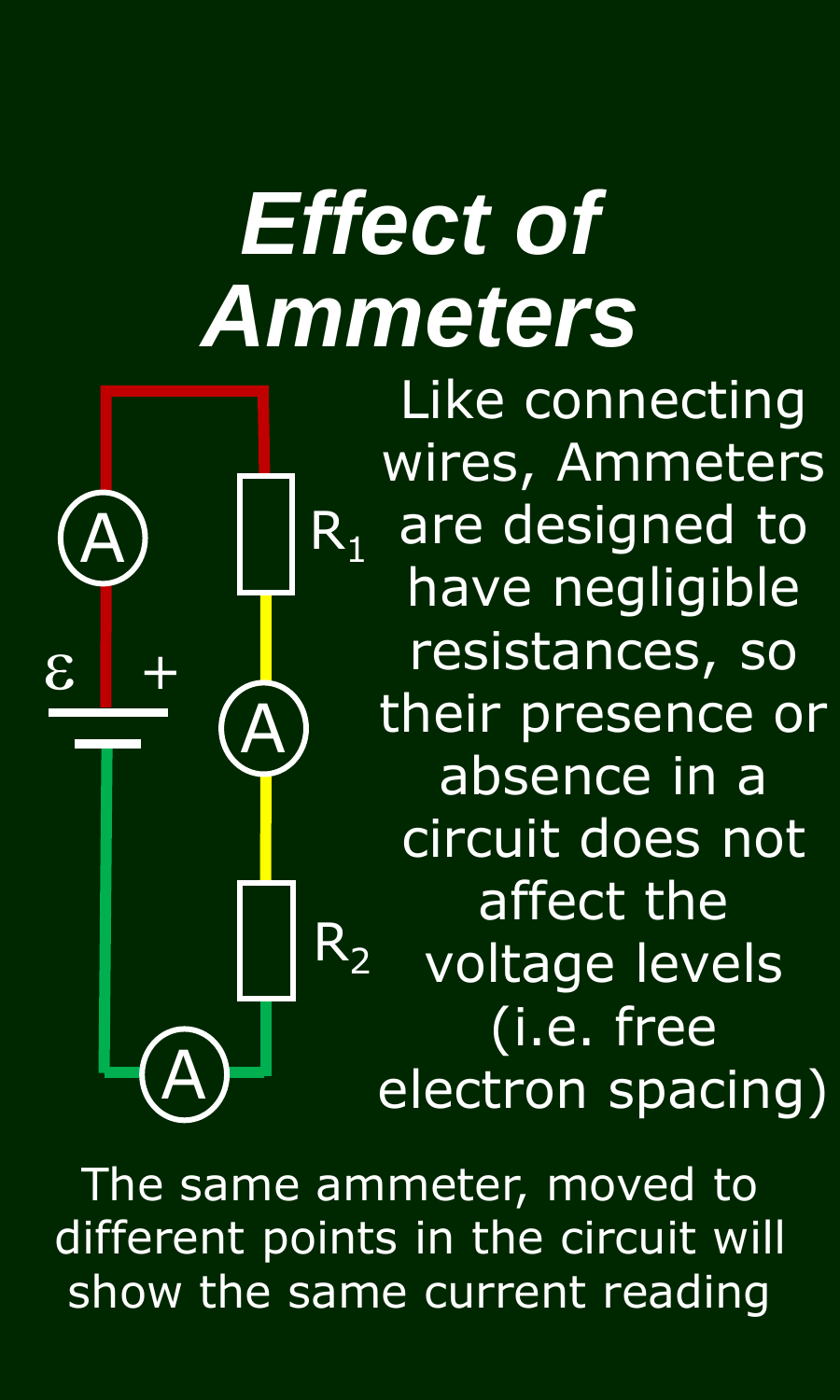

A voltmeter is a subtraction machine. It measures the potential at each terminal and displays the difference between the two readings. Hence "potential difference" (a.k.a voltage)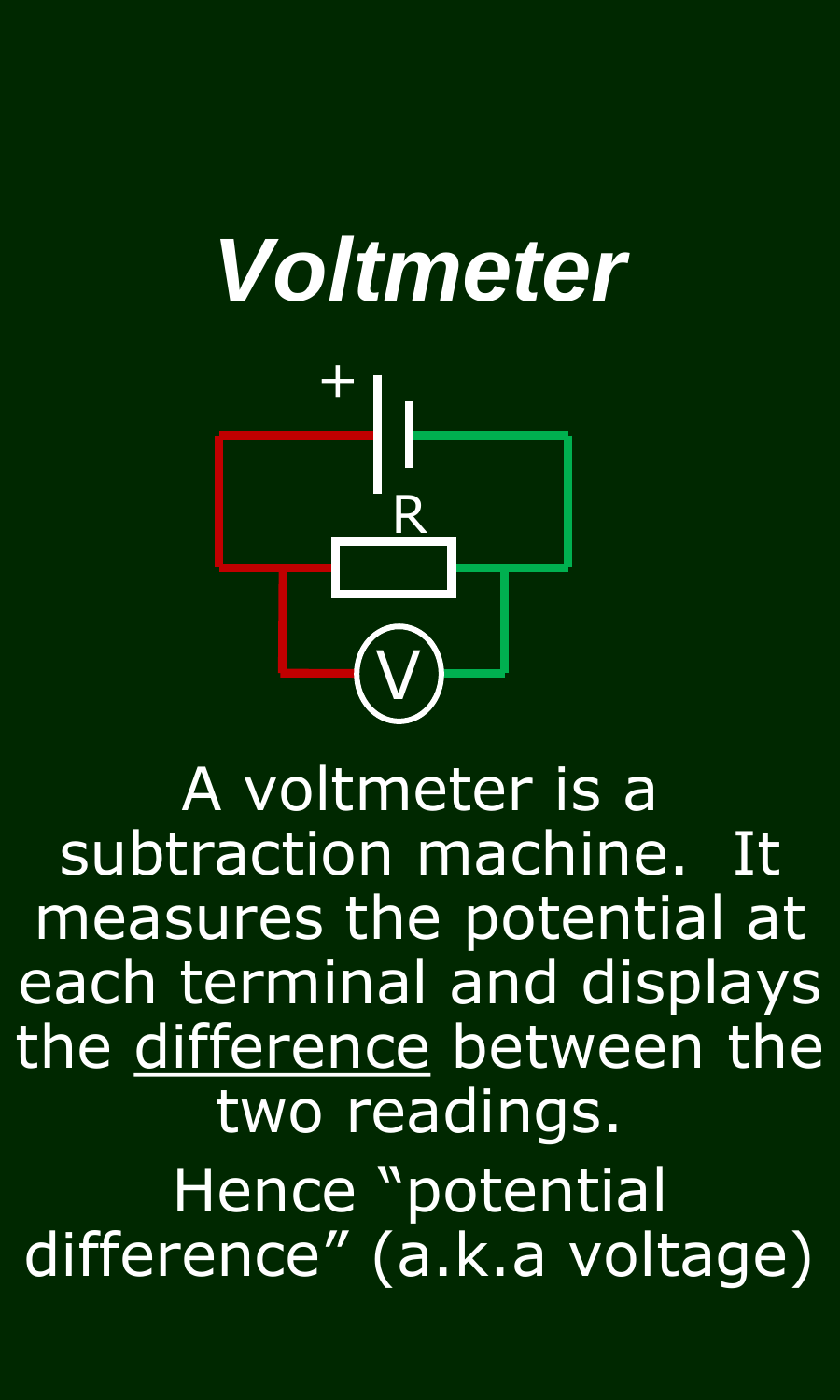## *Voltmeter* + V) <mark>R</mark>

Here the voltmeter reads zero, NOT because the potential really is zero but because there is no difference between the two readings.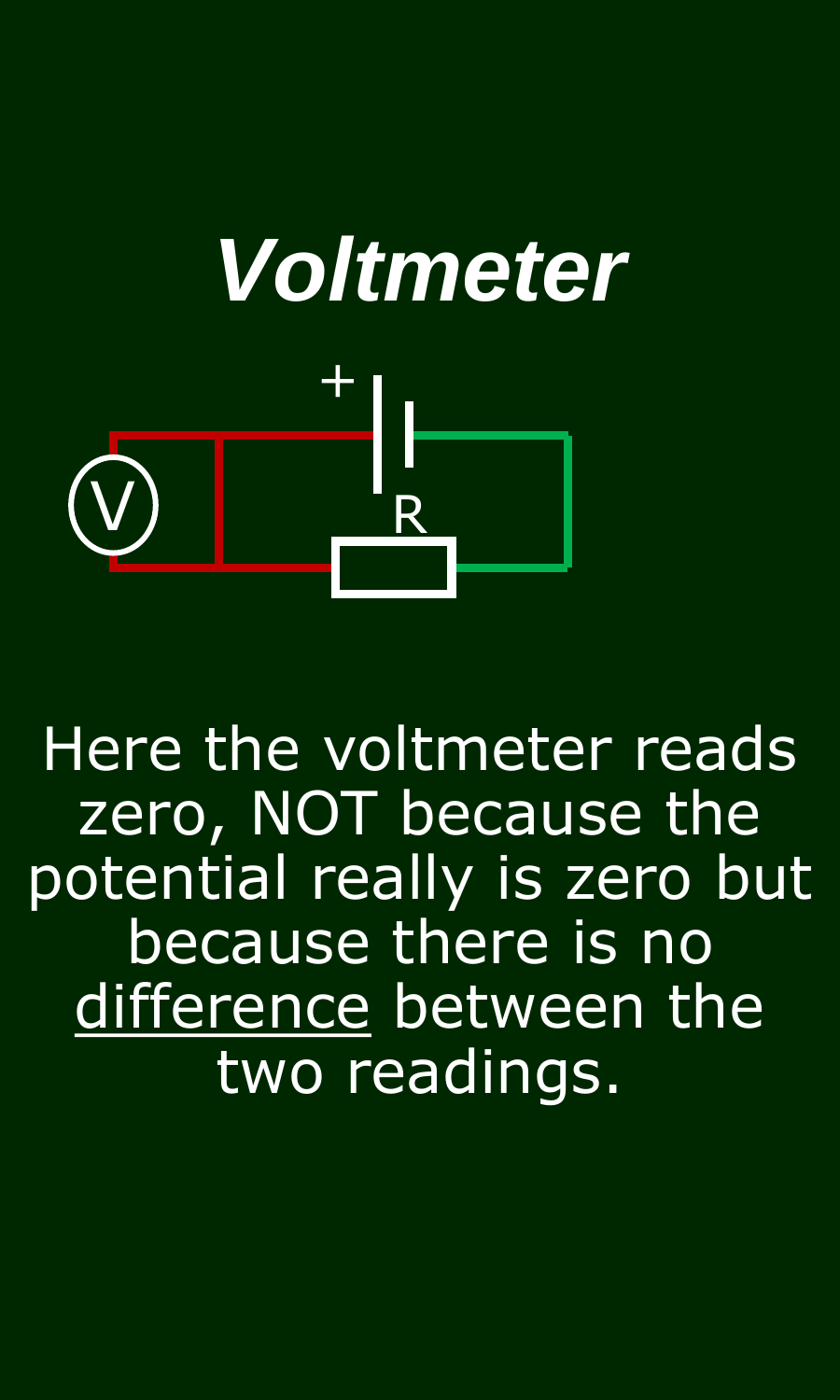

Voltmeters are always connected in parallel with other components (resistors, batteries, lamps etc).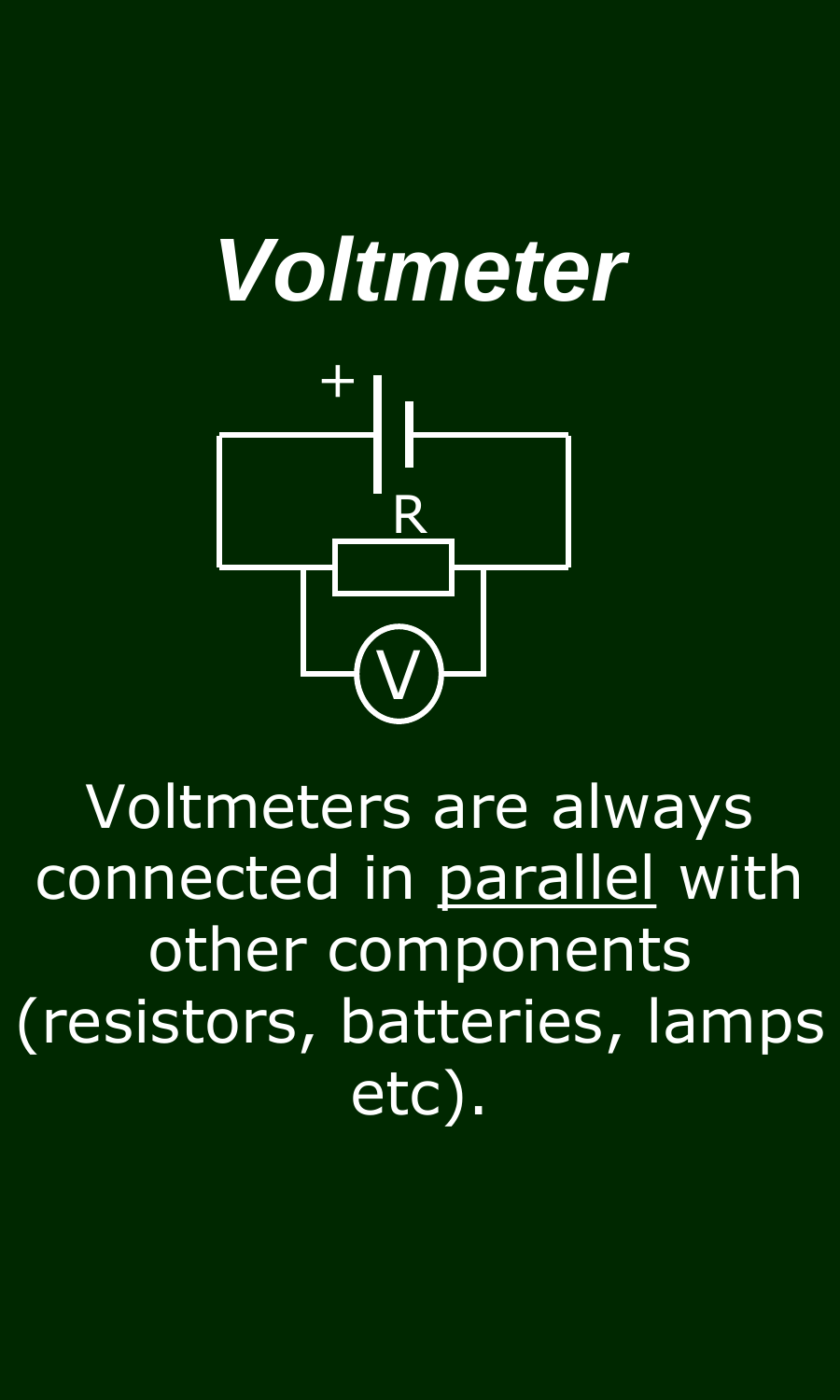

Voltmeters are designed to have very large electrical resistances.

So any voltmeter added in parallel to a circuit will not affect the current.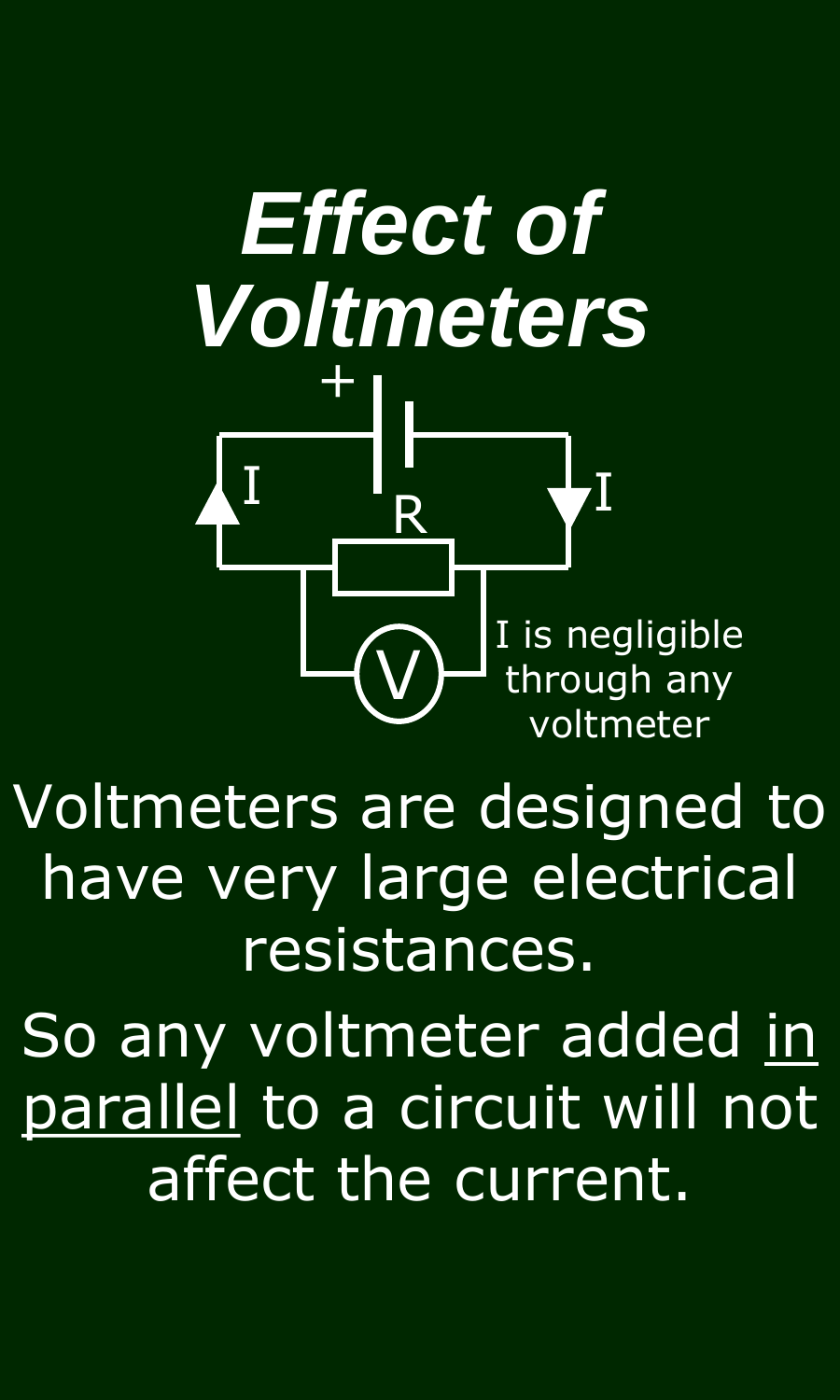## *Ohm's Law*

*The current through a component is directly proportional to the potential difference across its ends providing other physical properties (e.g. length, temperature) remain constant.*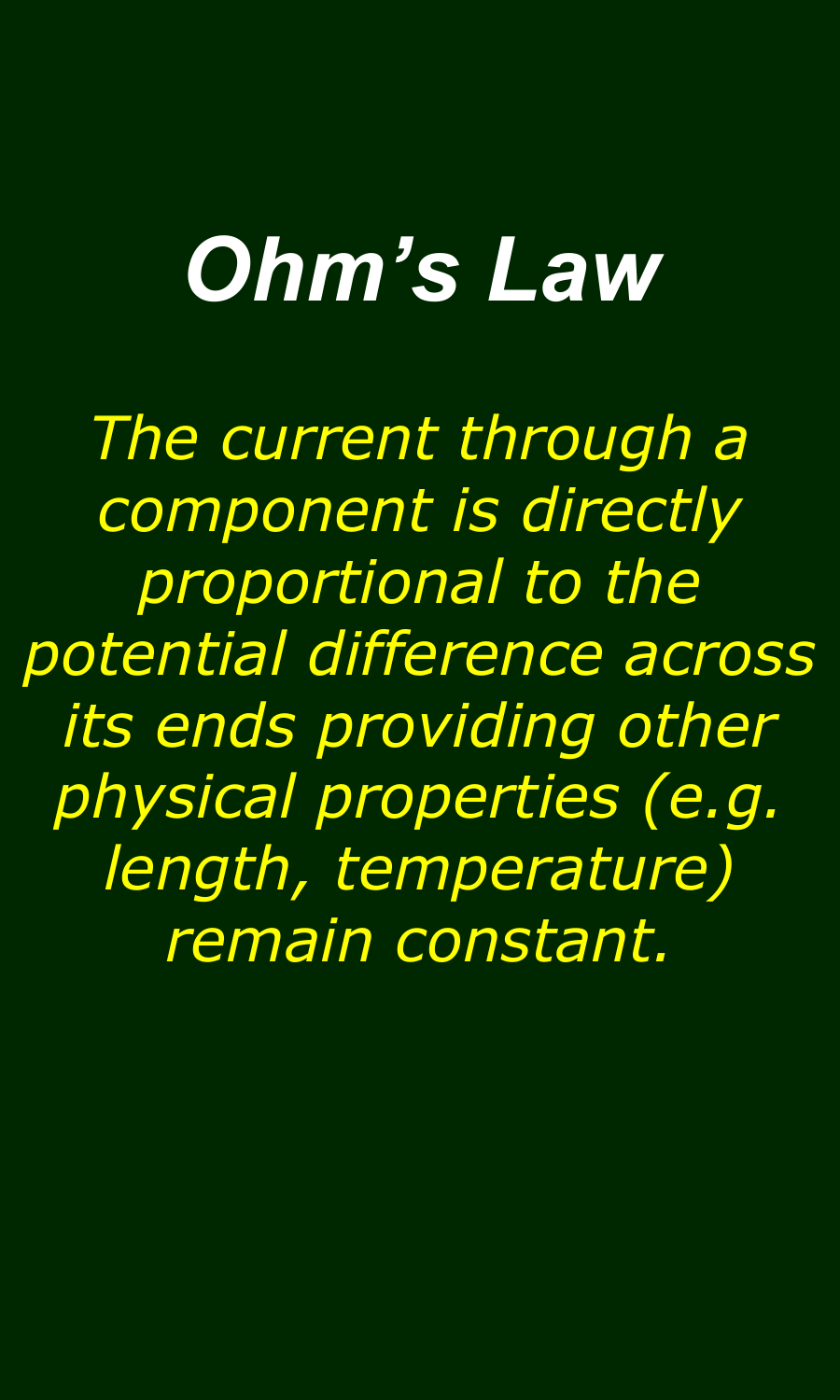## *I V Characteristics*

You can identify particular electrical components from the graphs of current vs potential difference. These particular graph shapes are called IV Characteristics. You are expected to know them and how they would be measured.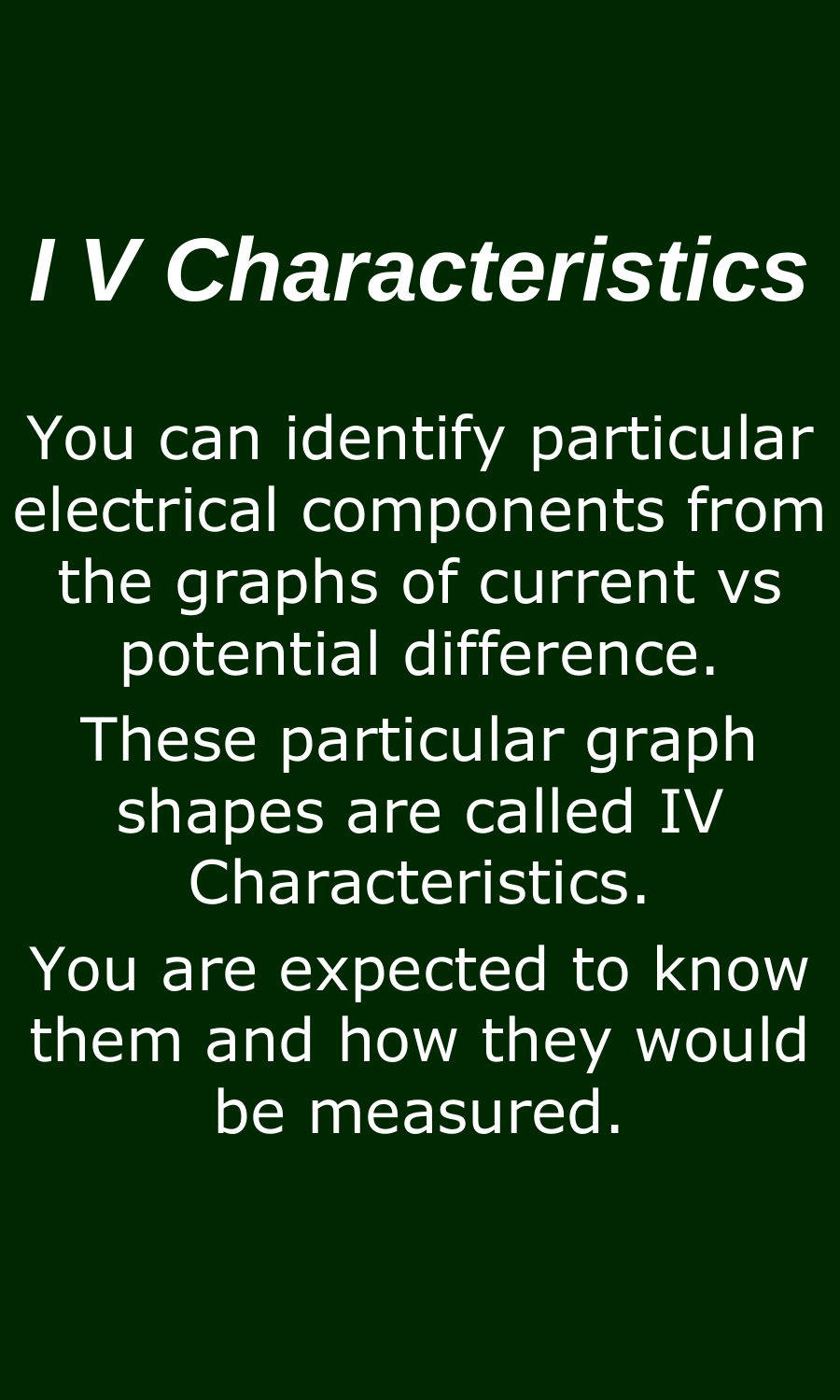## *I V Characteristics*

### Ohmic conductor

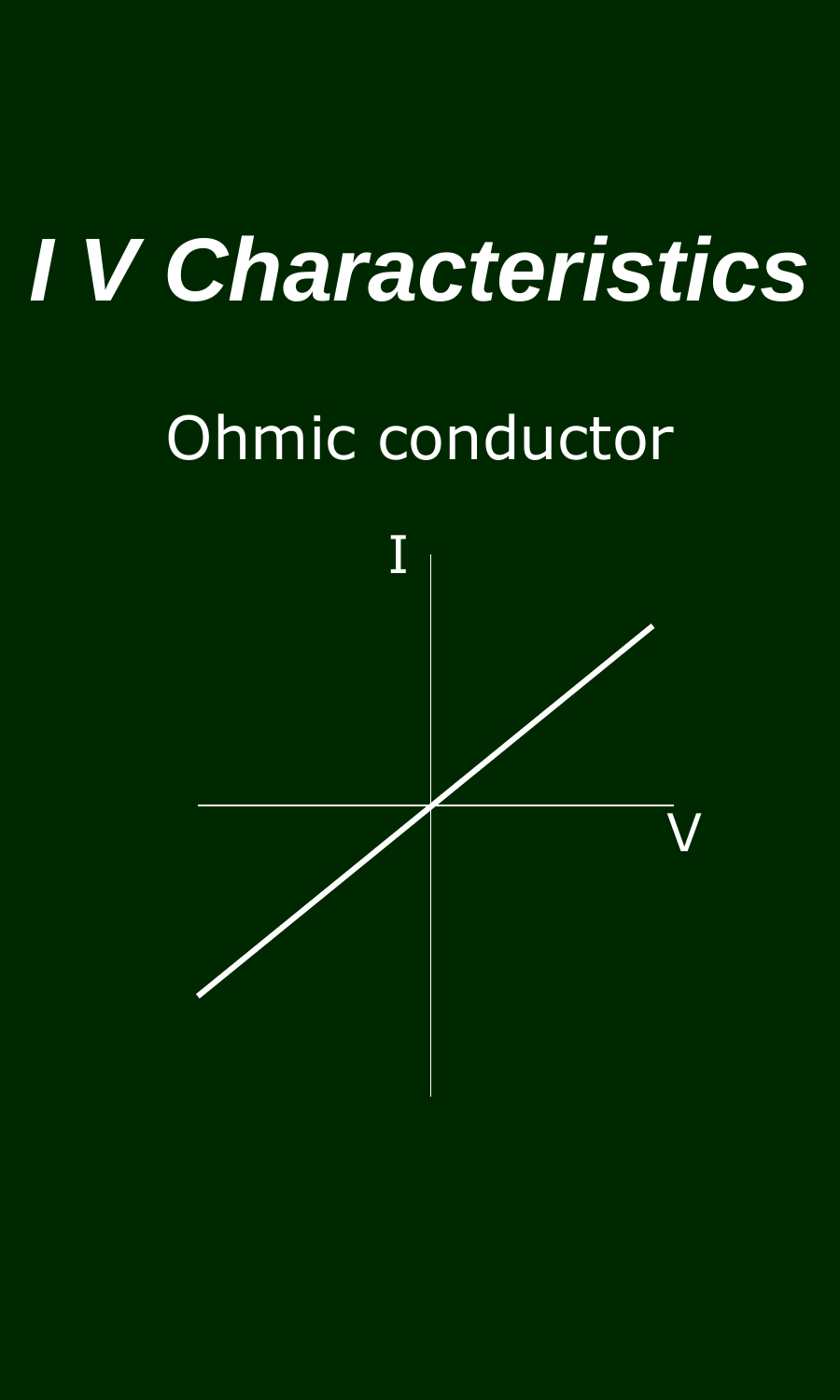## *I V Characteristics*

### Filament lamp



### Resistance increases as temp increases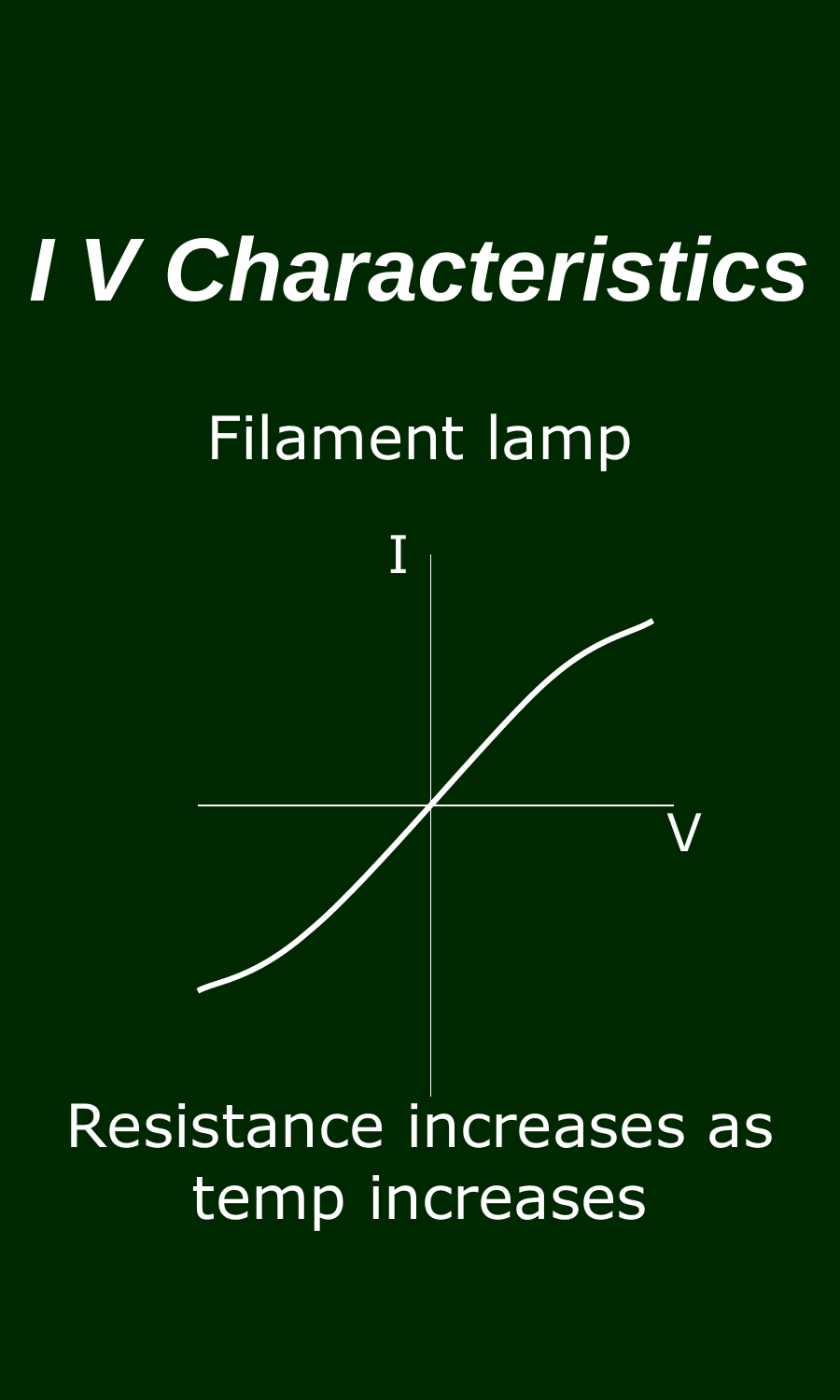# *I V Characteristics* Negative Temp Coefficient Thermistor V I

#### Resistance reduces as temp increases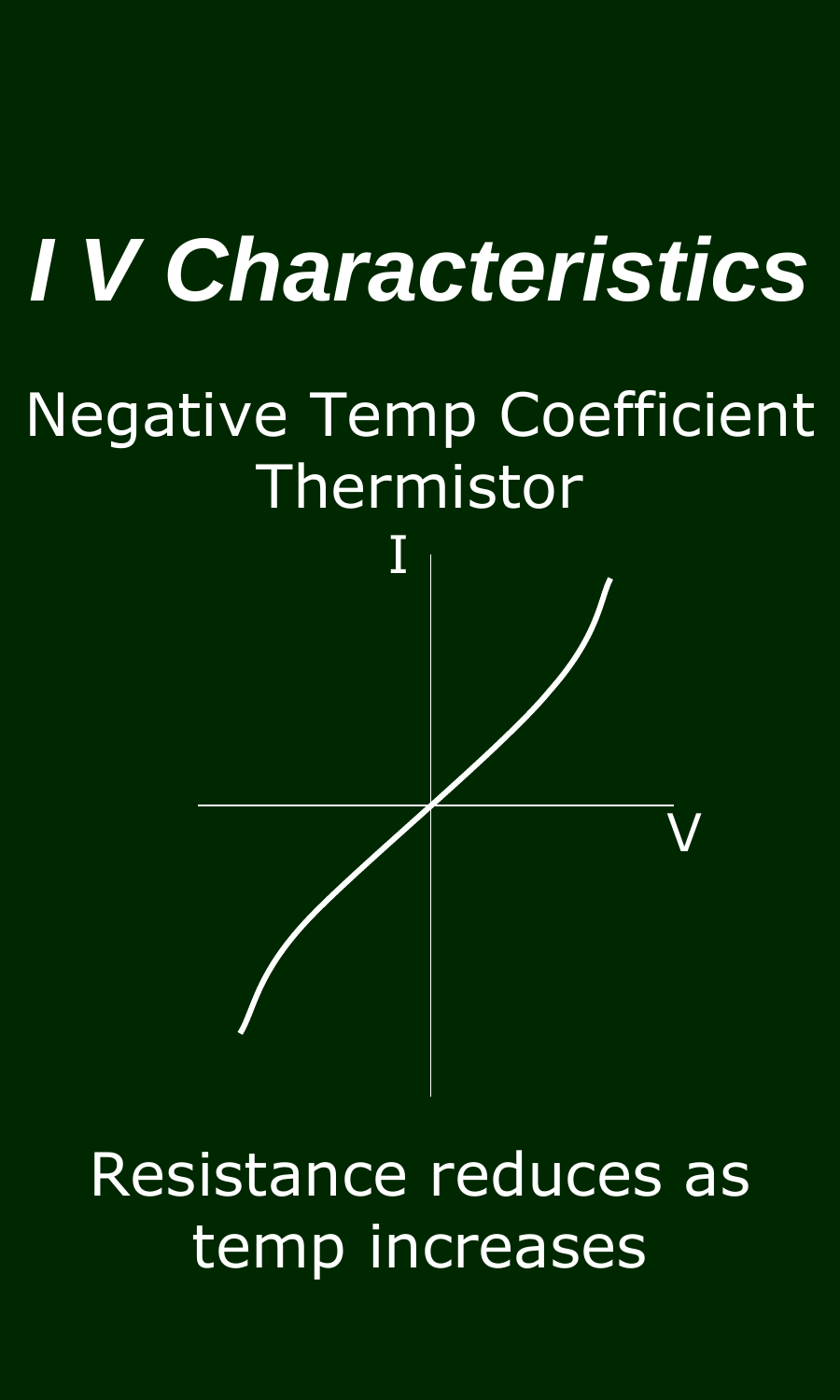

### For L.E.Ds, conduction starts between 0.5 and 2V.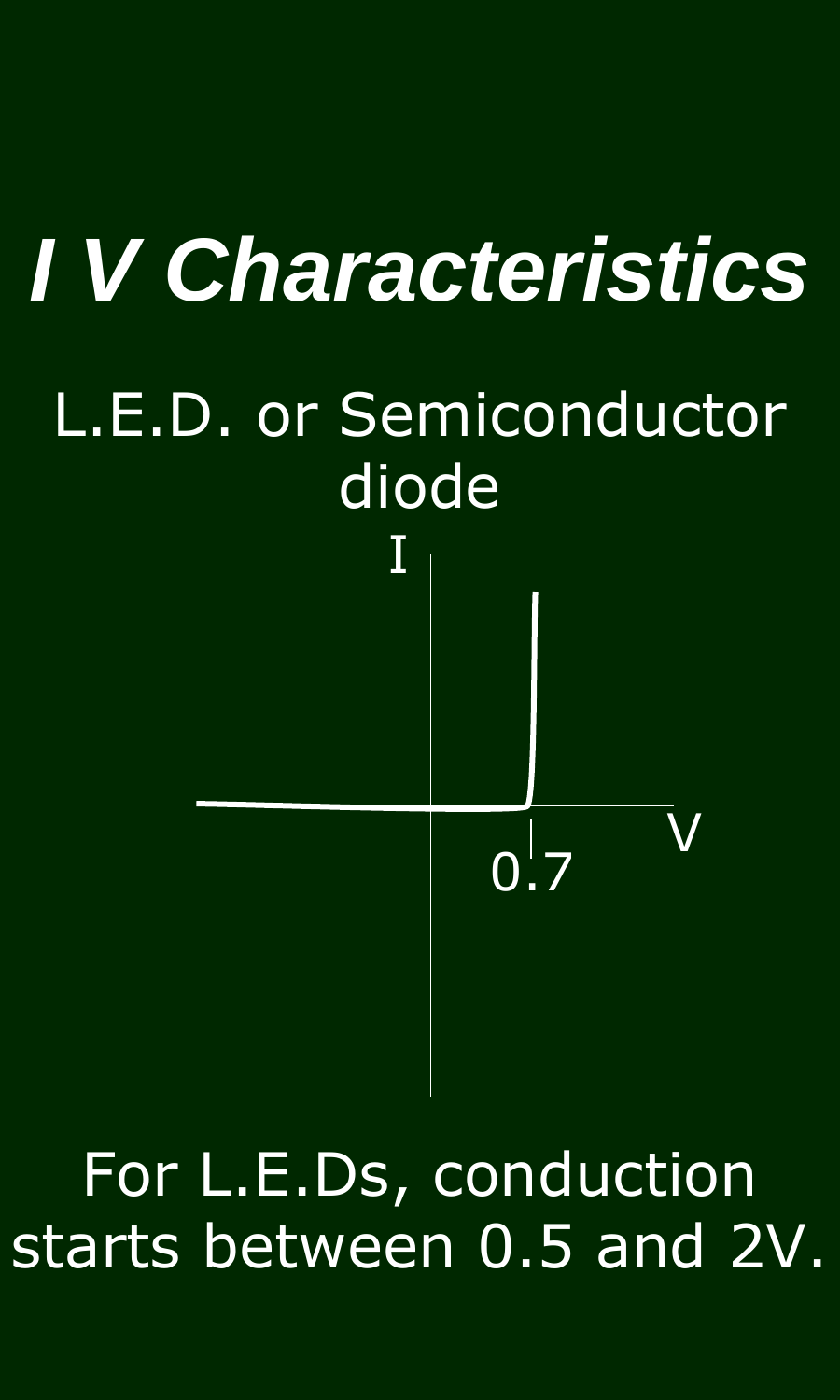### *Electrical Resistance*

*The electric potential difference applied across a conductor per unit current flowing through it.*

### *R = V/I* 1 Ohm (Ω) is 1 Volt per Amp  $1 \Omega = 1 \text{ VA}^{-1}$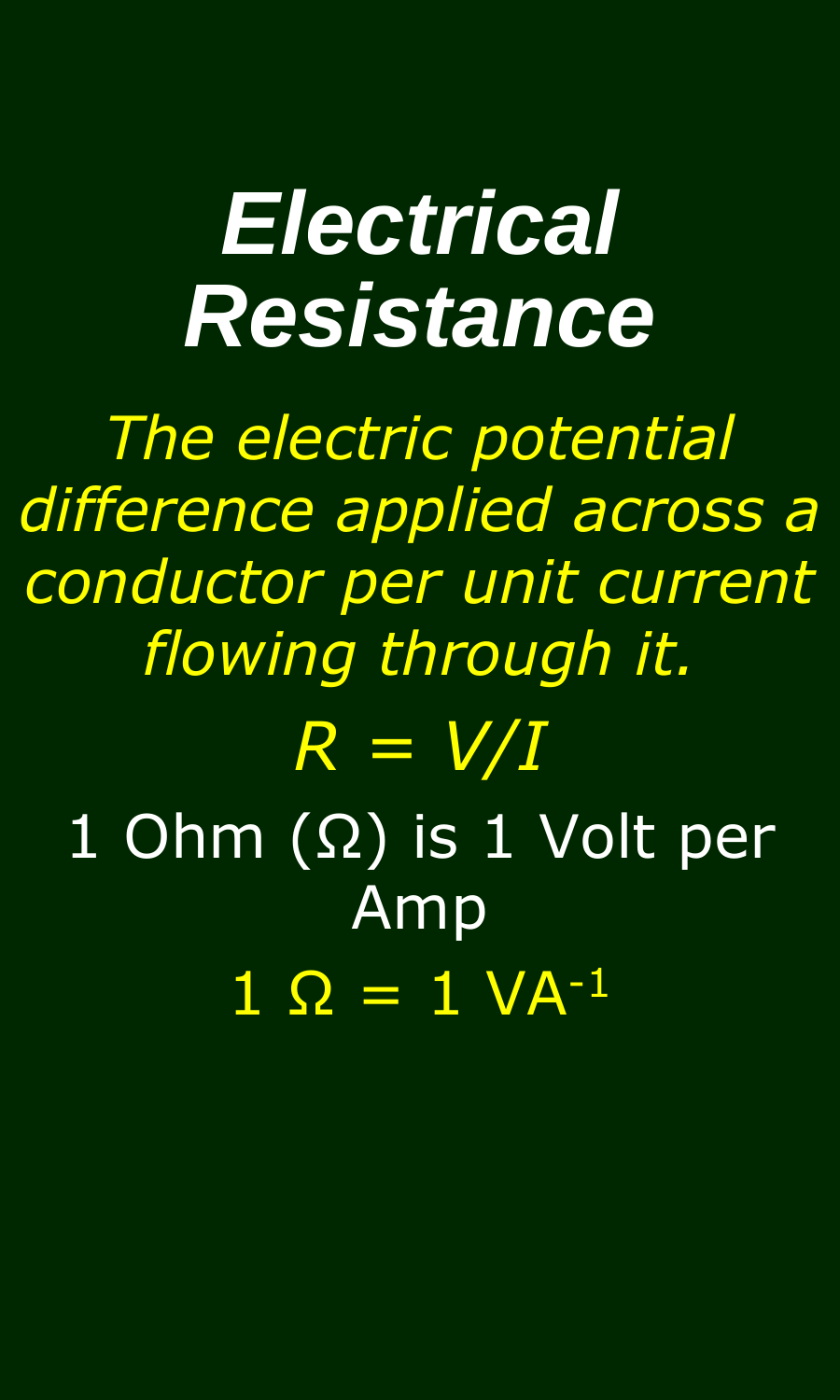### *Resistivity*

The resistivity of a material is the product of its resistance and its cross-sectional area per unit length.

### $\rho = RA/L$

Resistivity has the units of Ohm metres (Ωm) (NOT Ohms per metre)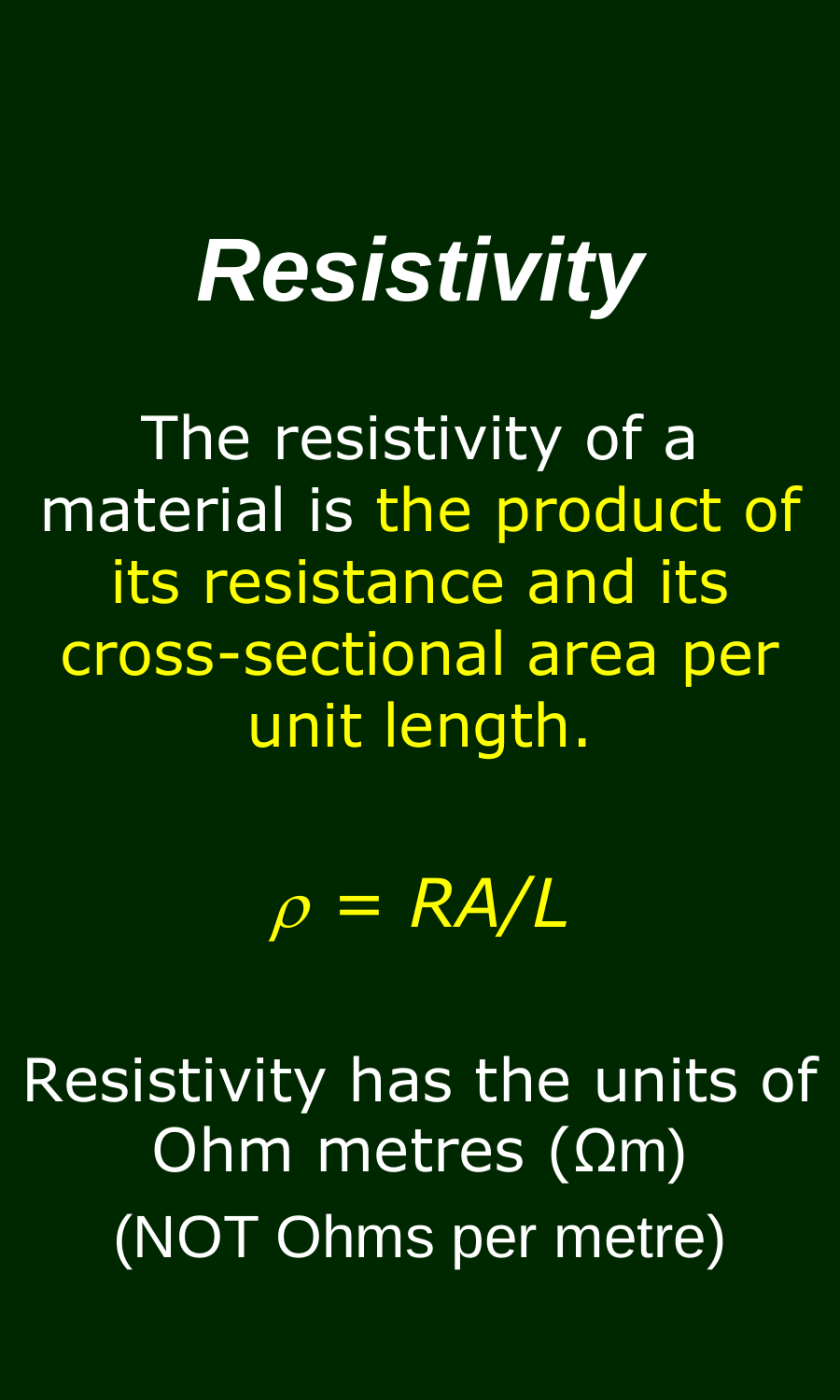### *Quick Clip*

### [TAP HERE](http://www.youtube.com/watch?v=UyEpoWsBqbc&list=PL88B748FA3DA87FD0&index=24)

### …for a video on Resistivity.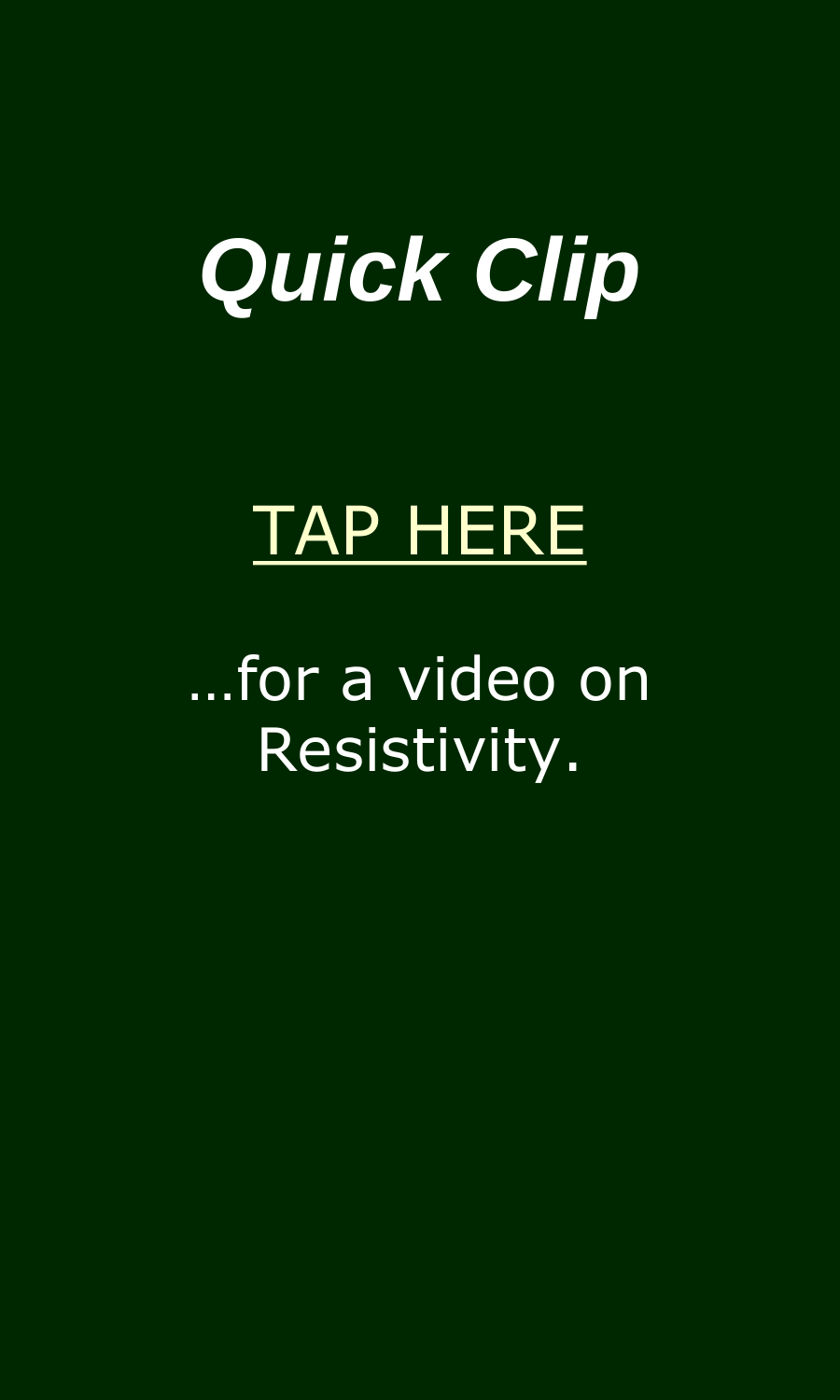### *Resistivity*

The resistivity of both metals and semiconductors (e.g thermistors) is not fixed but will vary with temperature due to the thermal vibration of the atomic lattice.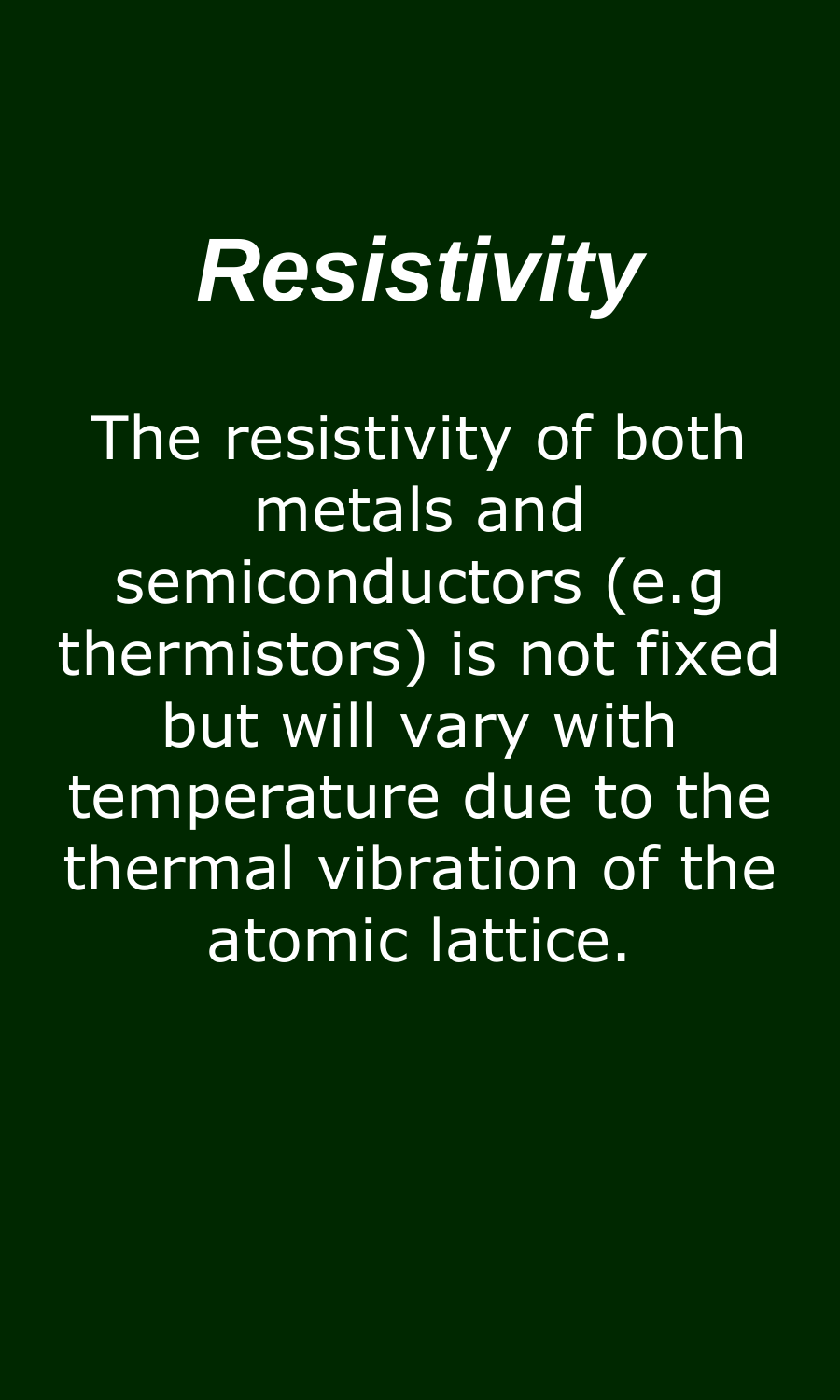### *Metallic conductors*

Increasing the temperature of a metal increases the thermal vibration of the atomic lattice.

The drift of electrons through the material is impeded causing a rise in its resistance (e.g filament lamp)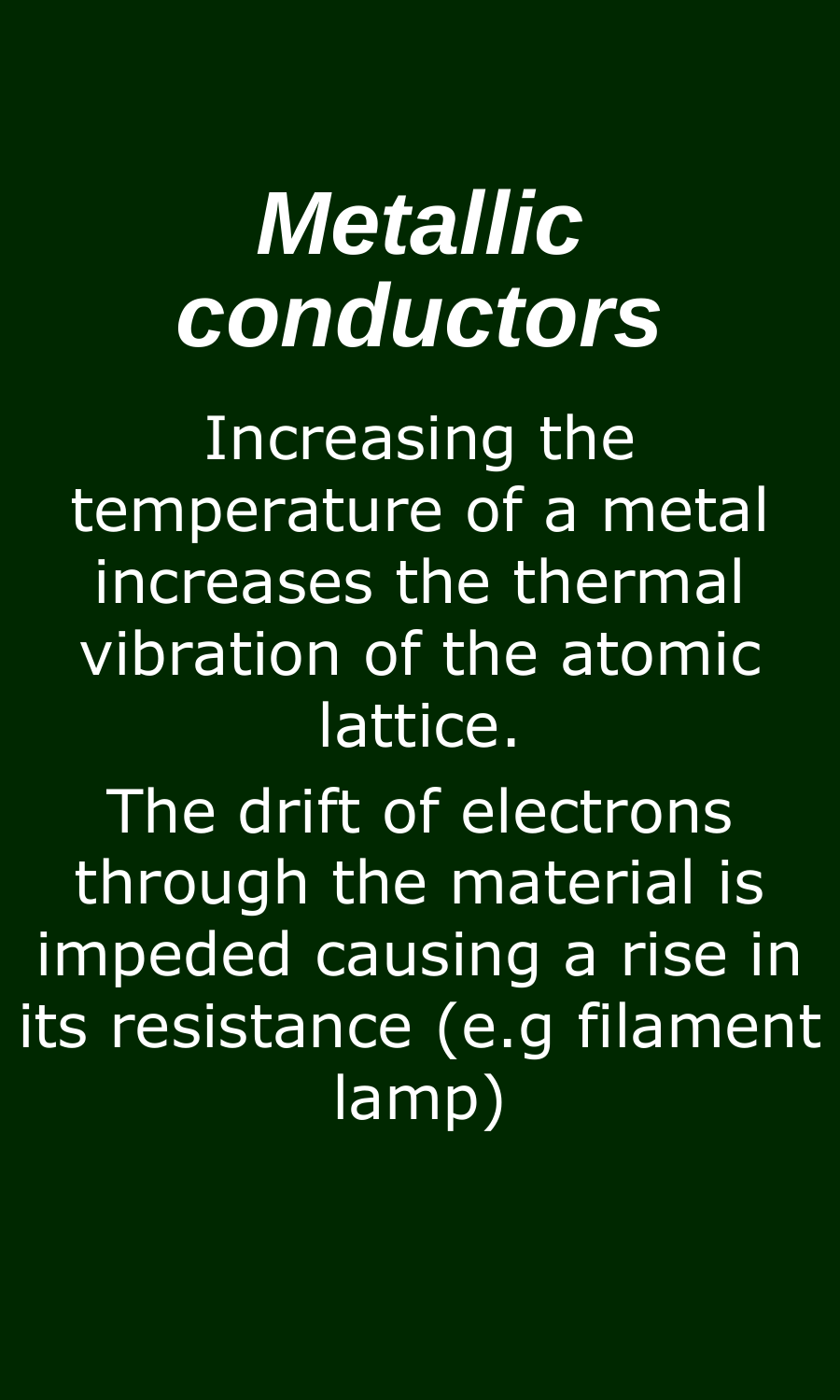### *Thermistors*

Semiconductor devices are manufactured so that changes in temperatures will have a greater effect on resistance compared with conventional metals. In semiconductors, thermal vibrations can release more charge carriers so conduction is easier.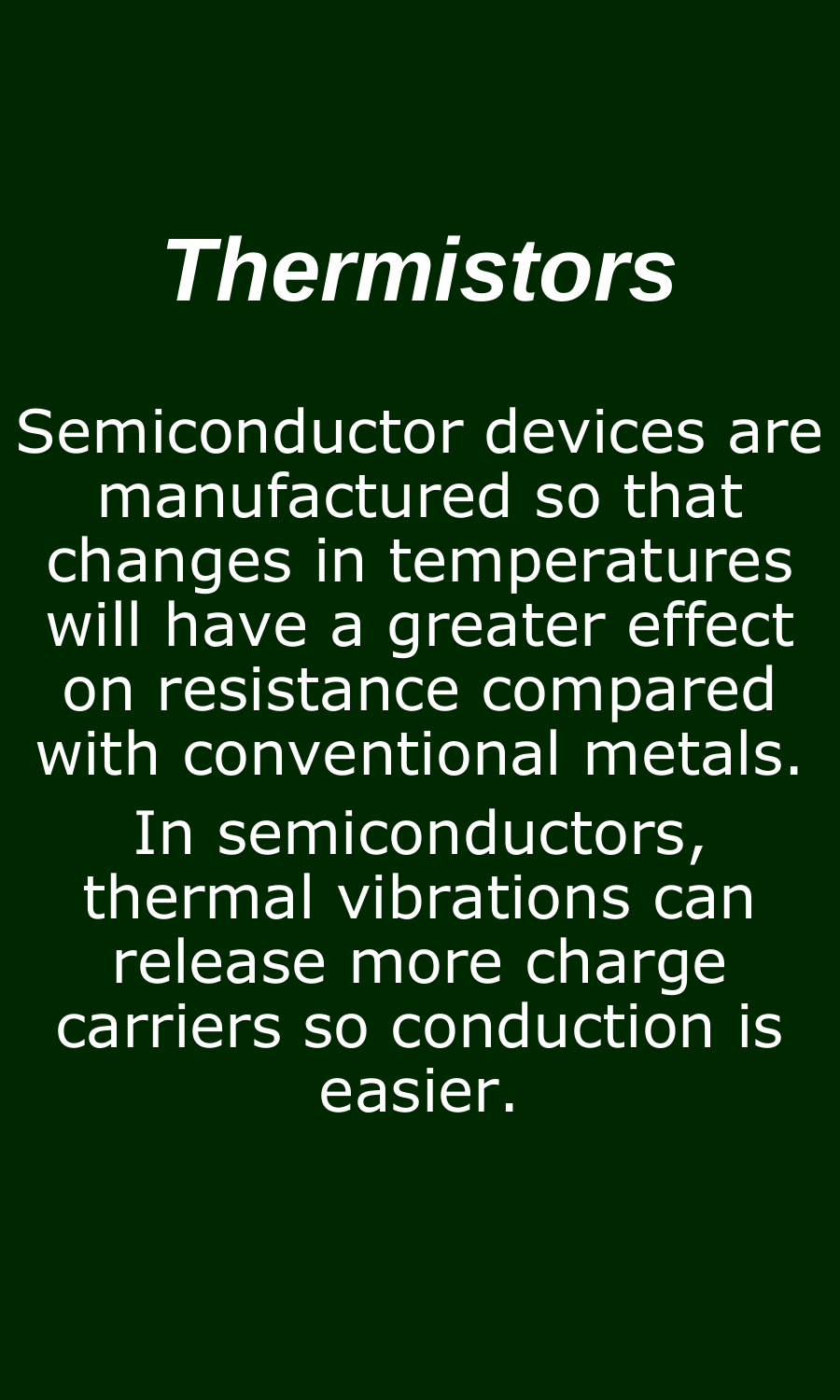### *Thermistors*

Thermistors are used to make temperature sensors.

These temperature sensors can be designed to work over a wider range than the conventional liquid-in-glass thermometers.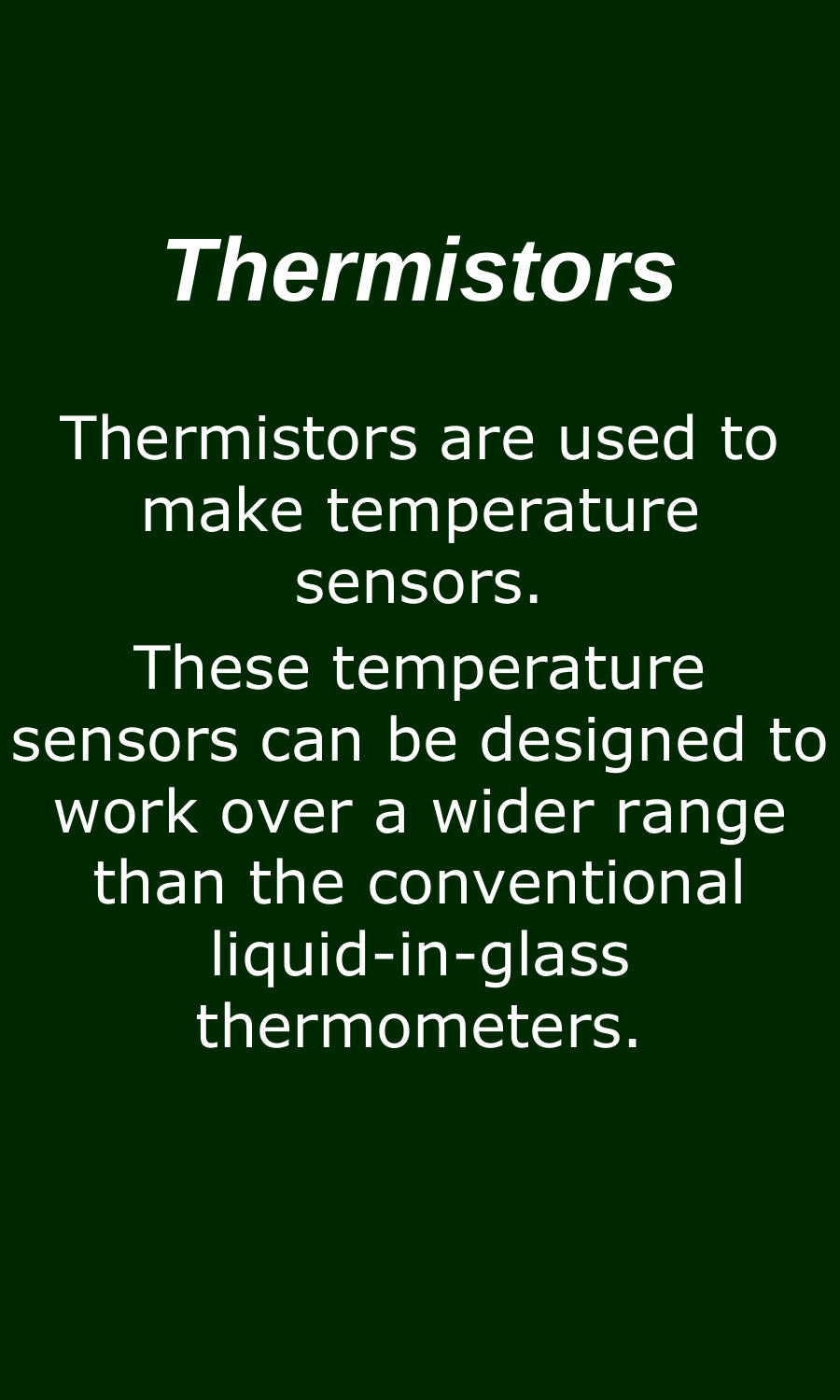

State Ohm's Law. Sketch the four IV characteristic graphs. Define electrical resistance. A 10kΩ resistor conducts a 40mA current. Show that

the P.d. across it is 400V.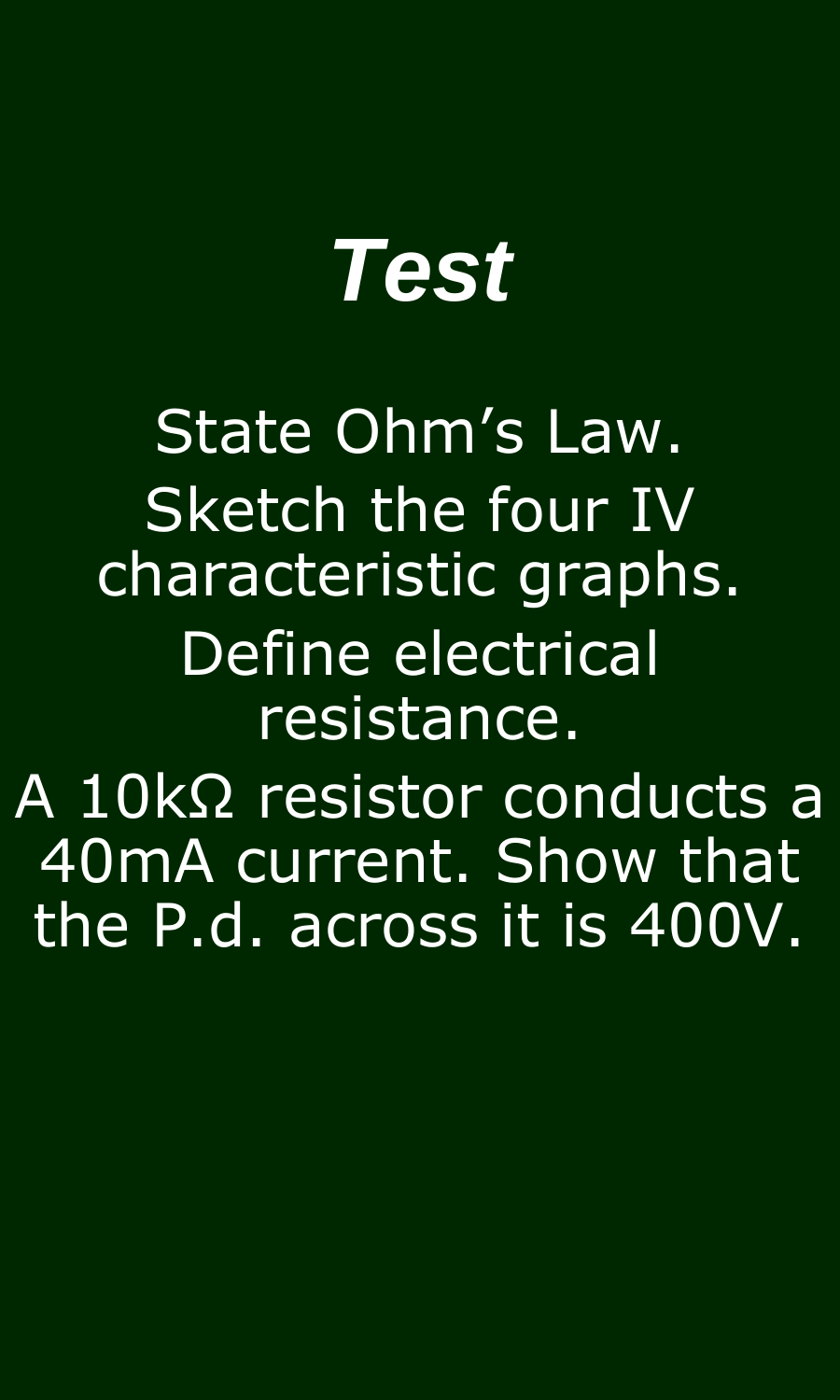### *Important*

### Don't confuse Ohm's Law with the definition of electrical resistance.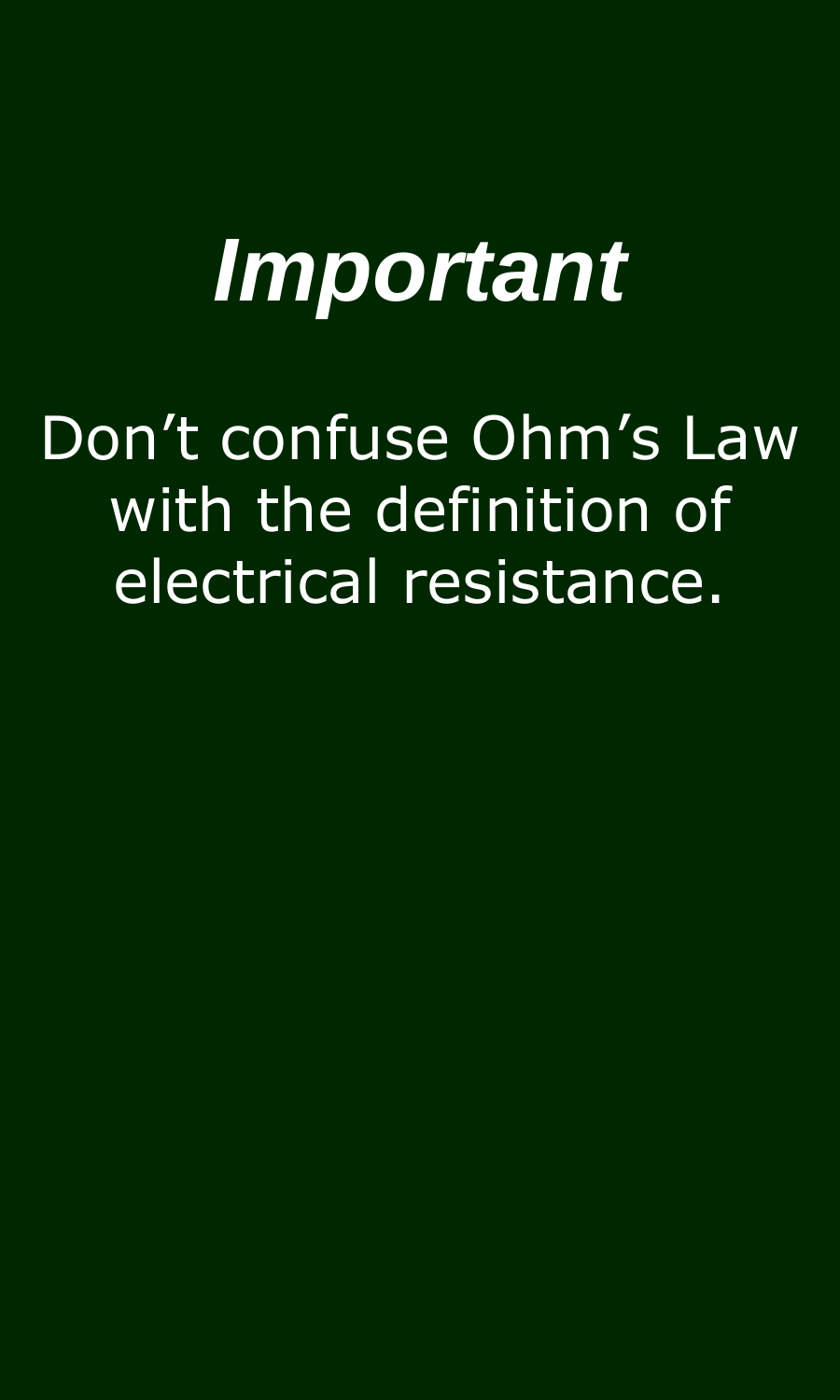### *Online task*

Check your understanding by attempting the questions in the following links:

### [Static Electricity](http://www.antonine-education.co.uk/Pages/Physics_GCSE/Unit_2/Add_08_Static_Electricity/Add_page_08.htm)

### [Current and Charge](http://www.antonine-education.co.uk/Pages/Physics_GCSE/Unit_2/Add_11_Current_and_Charge/add_page_11.htm)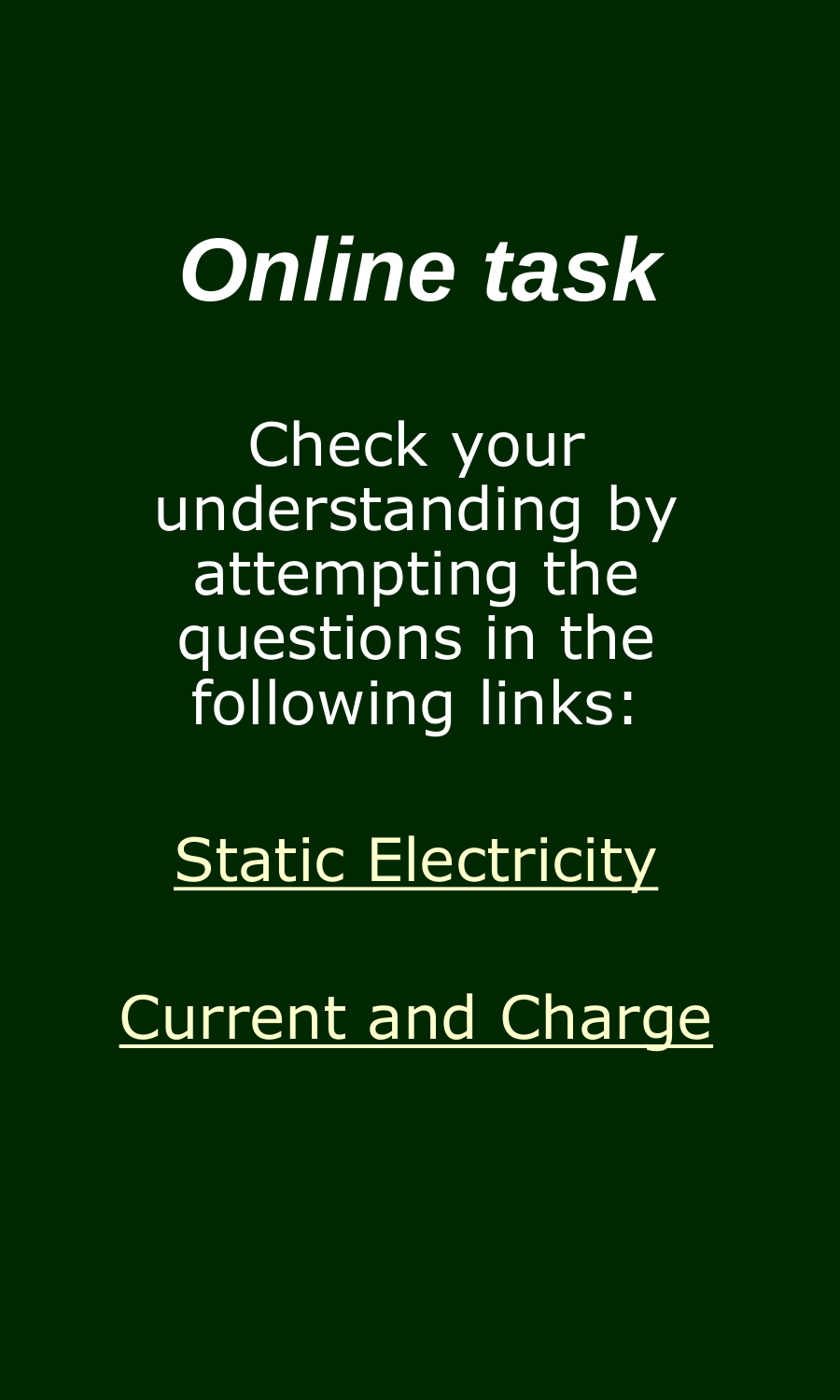### *More detail*

Two-year textbook Pages 122 – 161

Revision guide Pages 54 – 58  $60 - 65$